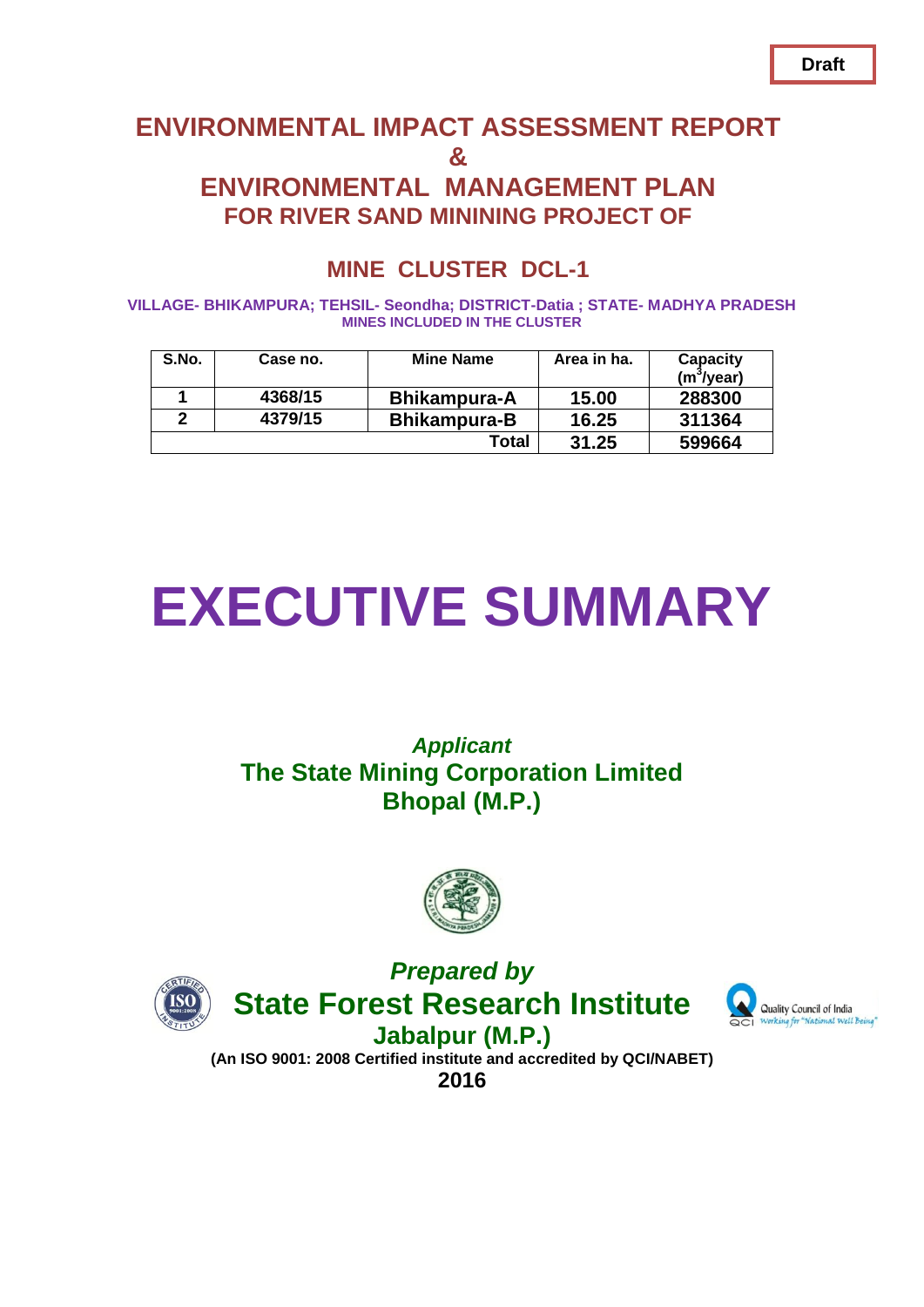# **EXECUTIVE SUMMARY**

#### **1.0 Introduction**

The proposed project is for mining of sand in the flood plains of river Sindh in tehsil Seondha of Datia district in Madhya Pradesh. This integrated E.I.A. report has been prepared for two mines forming a cluster as distances between the boundaries of adjacent mines is less than 500 m, although all the mines will be worked independently. Code name of the proposed cluster is DCL-1. Total lease area of the cluster is 31.25 ha.

#### **Table-1.1: Location of mines included in the cluster, mine lease areas and capacities**

| S.<br>No. | Mine name/code  | Village           | <b>Khasra</b><br>Nos. | <b>Mine</b><br>lease area<br>(ha) | <b>Capacity</b><br>$(M^3)$ |
|-----------|-----------------|-------------------|-----------------------|-----------------------------------|----------------------------|
|           | Bhikampura-A/58 | <b>Bhikampura</b> | 278                   | 15.000                            | 1,50,000                   |
| 2.        | Bhikampura-B/59 | <b>Bhikampura</b> | 278                   | 16.250                            | 1,62,000                   |
|           |                 |                   | <b>Total</b>          |                                   | 3,12,600                   |

#### **2. Project category :** 'B1'

#### **3. Type of mining**

 Manual surface mining of sand from the flood plain of river Sindh. No instream mining is proposed.

#### 4. **Project proponent and lease period**

 The proposed mine lease area has been given on lease to Madhya Pradesh State Mining Corporation, a public sector undertaking (P.S.U.) by the Govt. of Madhya Pradesh, Deptt. of Mining, for mining of sand. The lease period is from 22.09.2010 to 21.09.2020. The lessee has, in turn, sub-leased the mining lease areas to M/s Prime vision Industries Pvt. Ltd. 303, 3rd Floor Vishal Chambers P-1 Sector-18, Noida-201301, and M/s Esteem Infrabuild Pvt. Ltd.,P-4 Lal Bahadur Nagar, Durgapura, Jaipur (Raj.)-477001 for a period of 5 years. The above sub-lessees will carry out sand excavation from the mines after getting environmental clearance.

#### **9.1Project description**

#### **Salient features about the project**

| (i) Latitude    | 26° 14' 45.815" to 26° 15' 32.370"  |
|-----------------|-------------------------------------|
| (ii) Longitude  | 78 ° 48' 8.391" to 78 ° 48' 59.323" |
| (iii) Elevation | From 121 m to 128m                  |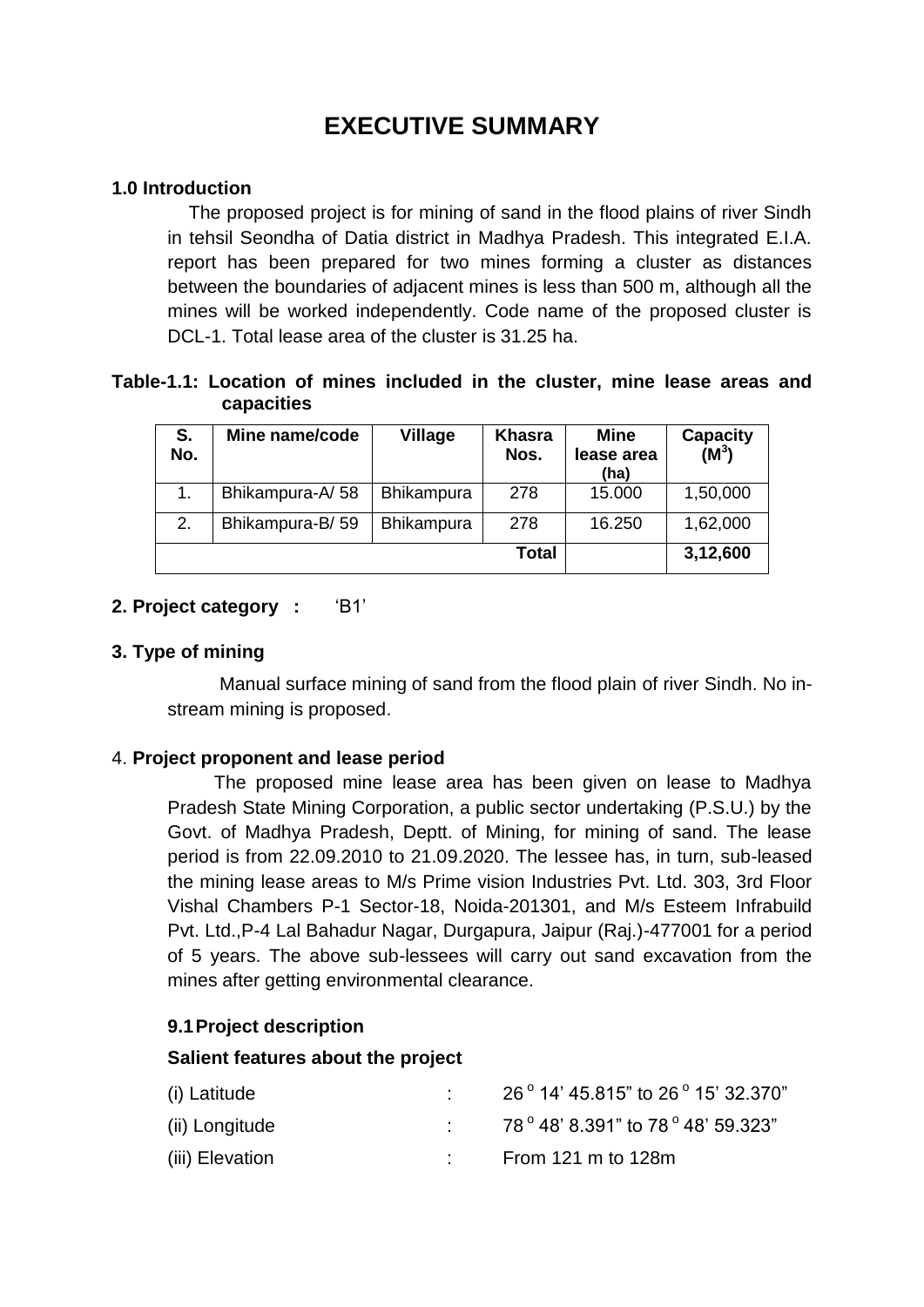| (iv) Survey of India Toposheet Nos: |  | 54J15 and 54J16 |
|-------------------------------------|--|-----------------|
| (v) Nearest town                    |  | Seondha         |
| (vi) Nearest railway station        |  | Datia           |
| (vii) Nearest airport               |  | Gwalior         |
| (viii) Nearest highway              |  | SH-19 and SH-45 |

#### **9.1.1 Mineable area, working depth and mineable reserve**

| Table 10.5.1 Mineable area, working depth and mineable reserve |  |  |
|----------------------------------------------------------------|--|--|
|----------------------------------------------------------------|--|--|

| S.No.         | Mine name/Code  | Mineable area<br>(ha.) | <b>Working depth</b><br>below ground<br>level (m) | <b>Mineable</b><br>reserve $(M^3)$ |
|---------------|-----------------|------------------------|---------------------------------------------------|------------------------------------|
|               | Bhikampura-A/58 | 11.00                  | 2.55                                              | 1,50,000                           |
| $\mathcal{P}$ | Bhikampura-B/59 | 11.50                  | 2.95                                              | 1,62,000                           |
|               | Total           | 22.50                  |                                                   | 3,12,000                           |

#### **9.1.2 Replenishment plan**

For sustainability of river sand mining, it is necessary that the mine pits formed as a result of sand excavation are refilled with sand by natural process of replenishment in a reasonable period of time so that the area is again available for mining. The rate of excavation should be decided in accordance with the rate of replenishment which is the rate at which sand/gravel is deposited on the river flood plain by the river during monsoon season. However, determination of site-specific rate of replenishment is quite difficult as it is dependent on several factors such as geology and topography of the catchment area of the river, breadth of the flood plain, rainfall in that particular year (which is quite variable and not very much predictable much in advance), etc.

Dandy-Bolton formula is generally used to calculate the sediment yield.

However, this formula can give only a quick rough approximation of mean sediment yield at regional basis (for the whole catchment area of the river) and it can, at best, be used only for preliminary watershed planning and its use to predict sediment yield for a specific location would be unwise because of the wide variability caused by local factors, not considered in the formula.

As per the replenishment plan of Bhikampura-A mine length and average width of the recommended area for mineral extraction have been taken as 0.52 and 0.26 km, respectively and the mineable mineral potential has been taken as 1,50,000 m<sup>3</sup>. Similarly, in case of Bhikampura-B mine length and average width of the recommended area for mineral extraction have been taken as 1.02 and 0.159 km respectively and the mineable mineral potential has been taken as 1,62,000  $m^3$ .

In mine plans of the concerned mines also, it has been specifically mentioned that the factor of annual replenishment has been taken into consideration while calculating the mineral reserves. It has also been observed that during flooding, all the pits replenish with sand. Hence, mined out areas in the pre monsoon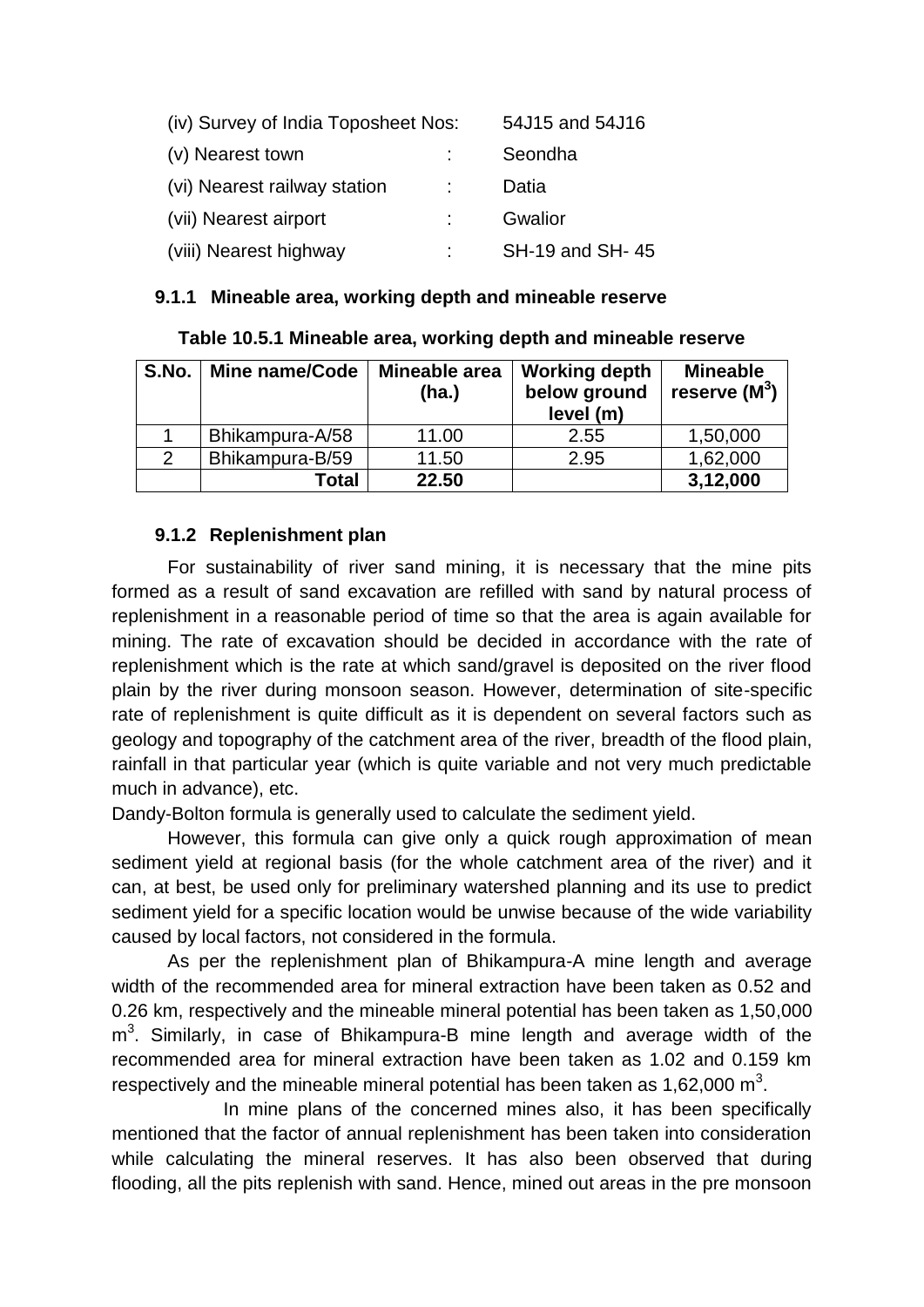season will be completely replenished with sand during monsoon. Therefore, it has been assumed that the pits will be replenished after each monsoon.

#### **10.4.3 Excavation, dumping and transportation**

 Excavation will be done manually. Depth of excavation will be restricted to 3m below ground level or the ground water table, whichever is less. If the rate of replenishment is not found keeping pace with the expected rate, the working depth will be accordingly reduced. The excavated material (sand) may have to be dumped for a short period within the mine lease area itself in a non-working block. Dumpers will be used for dumping. Transportation of sand will be done by dumpers/trucks/tractor trolleys. Excavation will be done only in open season and during day light hours. Leaving monsoon season when the mining and other related activities will remain suspended, average number of working days in a year has been taken as 280. Thus, on an average, about 2010 tons of sand will be produced in a day from the proposed cluster.

The capacity of transport vehicles will also vary with the type of vehicles used. However, for the sake of simplification, the average capacity of transport vehicle may be taken as 20 tons. At this rate, average number of trucks likely to be engaged per day works out to about 100. Thus 80-120 trucks are likely to be engaged daily in sand transportation.

## **10.4.4 Water requirement and supply**

 Total 49.3 KLD water will be required for dust suppression, toilet, and watering of plants and other purposes which will be drawn from Sindh river itself which is a perennial river with sufficient flow of water throughout the year. Total 0.8 KLD water will be required for drinking by mine workers which will be brought from the handpumps/wells/tubewells located in nearby villages with prior permission of and payment to the owner/owners.

#### **10.4.5 Manpower requirement and supply**

 Manpower requirement for operation of the mines in the cluster is estimated as: supervisory (02), skilled (03) semi skilled (03) and unskilled (156). It does not include the manpower to be engaged in transportation as the transportation will be arranged by the purchasers themselves. Since many local villagers already have previous experience of working in mines, there appears to be no problem in supply of the required manpower.

## **10.4.6 Energy consumption**

 There will be no consumption of electricity as mining will be done only during day light period. Quantity of diesel to be consumed in transportation will depend on the distances of destinations from the project site.

#### **10.4.7 Infrastructure**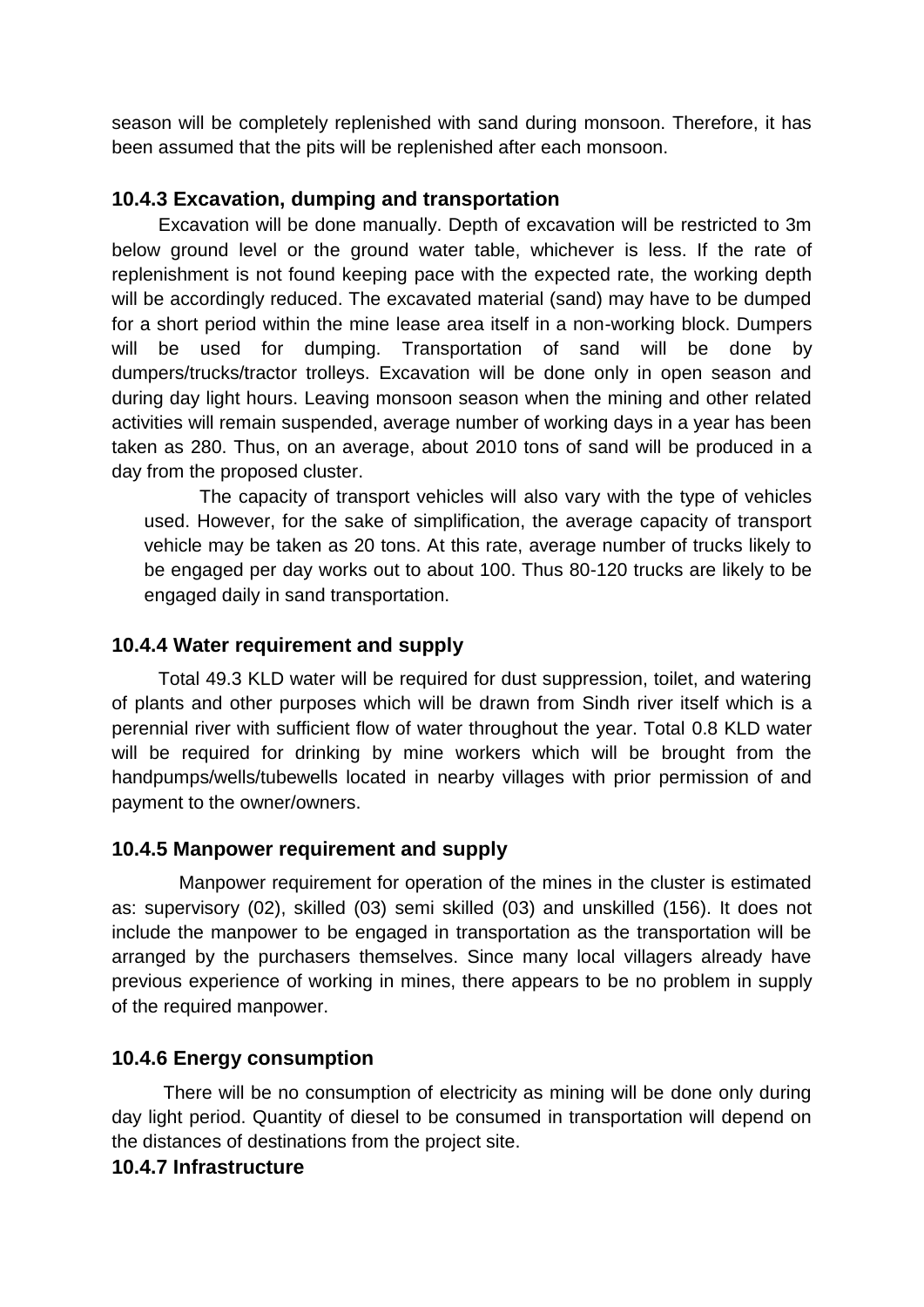No permanent building or new road will be constructed. Only temporary dayrest shelter, portable toilet and an approach road of approx. length 0.089 km joining the project site with the nearby village bypass road will be constructed for transportation of sand from Bhikampura-A mine. This temporary infrastructure will be dismantled after the lease period is over.

#### **10.4.8 Capital cost estimates**

 These include all items of one time expenditures such as cost of preparation of EIA/EMP, erection of boundary pillars for demarcation of mine boundaries, construction of temporary infrastructure as given in para 10.5.7, provision of face masks and first aid kit, expenditure on plantation and sapling distribution but do not include recurring expenditure on payment of annual royalty, expenditure incurred in excavation and dumping of sand, maintenance of infrastructure machinery, vehicles and plantations, organization of health check up camps and collection and testing of air/water/soil samples.

 The various activities can be grouped into two categories. The activites coming under the first category are those which are to be undertaken combinedly for the whole cluster whereas the activities coming under the second category are to be undertaken separately for each individual mine in the cluster. Accordingly, the capital cost estimates for both categories of EMP activities are given below in the **Table-10.5.2 & 10.5.3**

| <b>S. No.</b> | <b>Particulars</b>                         | Qty.                         | Rate<br>(in Rs.)             | <b>Capital cost</b><br>(Rs. In lakhs) |
|---------------|--------------------------------------------|------------------------------|------------------------------|---------------------------------------|
| 1.            | Prepration of EIA/EMP                      | 31.25 ha                     | Rs. 38292<br>per ha          | 11.97                                 |
| 2.            | Construction of approach road              | $0.89$ ha                    | Rs. 1,00,000<br>per km       | 0.89                                  |
| 3.            | Distribution of saplings                   | 3125 (@100<br>plants per ha) | <b>Rs. 15 per</b><br>sapling | 0.47                                  |
| 4.            | Installation of water sprinkler<br>system  | 4 kms                        | Rs. 1.5 lakhs<br>per km      | 6.0                                   |
| 5.            | Road / river side plantation               | 2032                         | Rs. 500<br>per plant         | 10.16                                 |
| 6.            | Rehabilitation<br>0f<br>degraded<br>forest | 31.25 ha                     | Rs. 8,000<br>per ha          | 2.50                                  |
|               |                                            |                              | <b>Total</b>                 | 31.99                                 |

**Table 10.5.2: Capital cost of activities to be undertaken for the whole cluster**

#### **Table 10.5.3: Cost of EMP activities to be undertaken separately for each mine**

| S.No. | <b>Particulars</b>                           | <b>Capital cost</b><br>(Rs. In lakhs) |
|-------|----------------------------------------------|---------------------------------------|
| 1.    | Demarcation of mine areas, mineable areas    | 0.10                                  |
|       | and erection of boundary pillars             |                                       |
| 2.    | Provision of face masks and first aid box    | 0.05                                  |
| 3.    | Provision of filters at each mining site for | 0.10                                  |
|       | drinking water                               |                                       |
| 4.    | Provision of portable toilet                 | 0.15                                  |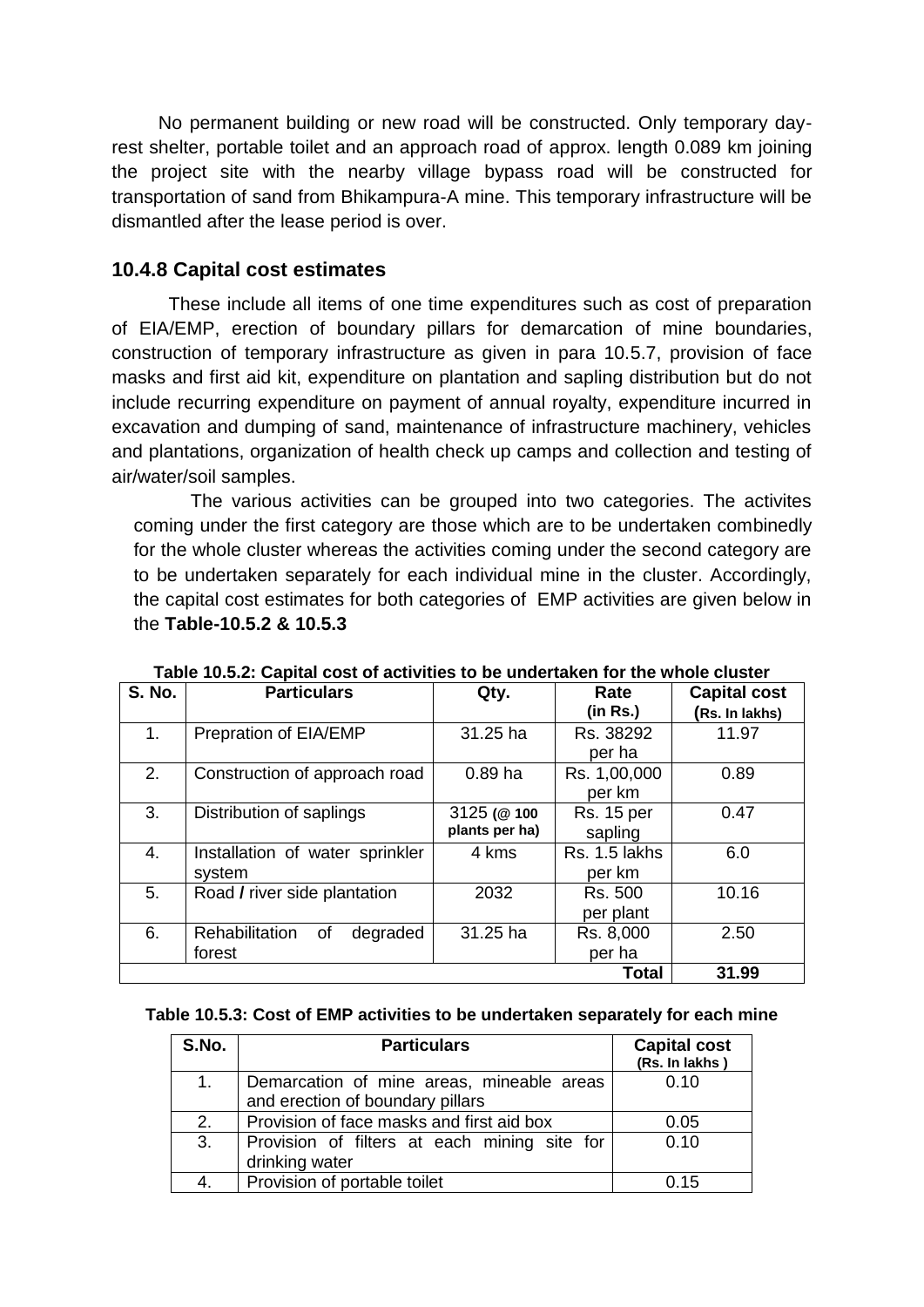| S.No. | <b>Particulars</b>                         | <b>Capital cost</b><br>(Rs. In lakhs) |
|-------|--------------------------------------------|---------------------------------------|
| 5.    | Construction of temporary day-rest shelter | 0.35                                  |
|       | Total                                      | 0.75                                  |

Thus, the total capital cost of the project is estimated to be Rs. 33.49 lakhs.

#### **10.5 Analysis of alternatives**

 No alternatives were considered as the project is site-specific and mineralspecific.

## **10.6 Baseline environmental status**

## **10.6.1 Study area**

 The baseline environmental status was assessed in the core zones (mine lease areas of individual mines forming the cluster) and the combined buffer or impact zone of the cluster (within 10 kms from the mine boundaries). Since severity of impact is inversely proportional to the distance from the project site, the impact zone, was sub divided into three sub-impact zones viz.(i) high impact zone (0-2 kms), (ii) medium impact zone (2-5 kms) and low impact zone (5-10 kms)

## **10.6.2 Methodology**

 Both, primary and secondary data, were used in the assessment. For collection of primary data, investigation teams were sent to visit the core and buffer zones, collect air, water and soil samples and noise data, measure depths of sand deposits, lay out quadrats in forest area for phyto-sociological survey and biodiversity assessment, conduct village level and household level sample surveys in randomly selected villages in different sub-impact zones and to collect other relevant information about the environmental setting. Survey of India maps, satellite imageries, census data, district statistics book, forestry working plan and reports of various departments were used as secondary sources of information.

## **10.6.3 Environmental setting of the impact zone**

#### *(i) Forests/wildlife protected areas/biosphere reserve/eco-sensitive zone*

There is no wildlife protected area, bio-sphere reserve or eco-sensitive zone in the impact area. The nearest forest area from the proposed cluster is located at a distance varying from 3.0 km to 3.8 km. Forest area of compartments 1 (part), 2 (part), 3, 4, 5, 6 (part), 7 (part),10 (part), 11 and 12 of Seondha Range of Datia Forest Division lie in the impact zone. The forest is a tropical dry deciduous mixed forest and tropical thorny scrub forest of denstity varying between 0.2 to 0.4. General site quality of the forests is V with some patches of site quality IVB. Main tree species are *Prosopis juliflora*, *Anoguisus pendula*, *Acacia nilotica, Prosopis cineraria*  and medicinally important species are *Balanites aegyptiaca* and *Tephrosia purpurea.* **(ii) Major water bodies**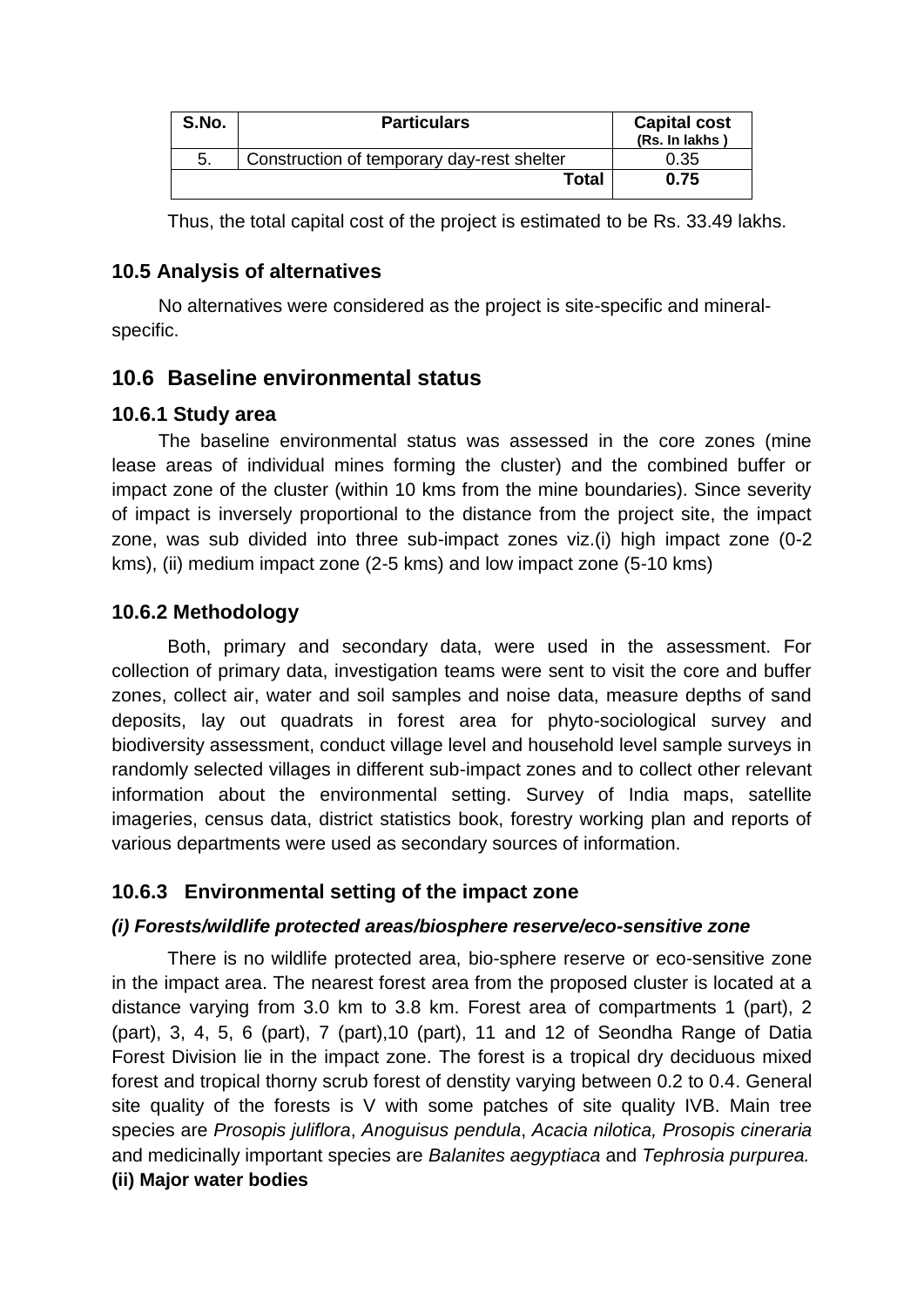There is no major water-body in the impact zone, other than the river Sindh itself.

#### **(iii) Seismic sensitivity of the area**

Datia district lies in seismic zone II which is a low seismic sensitivity zone.

#### **(iv) Places of archaeological/tourism/religious importance**

There is no place of archaeological, tourism or religious importance in the impact zone

#### **(v) Defense installation**

There is no defense installation in the impact zone

#### **(vi) Other mines**

There is no other mine in the impact zone of the proposed cluster.

#### **10.6.4 Land environment**

#### *10.6.4.1 Legal status and present land use of mine lease areas*

 All the mine lease areas are govt.-owned revenue lands and are presently under no other land use such as cultivation. Also, there is no forest land involved.

#### *10.6.4.2 Land use and land cover*

Total area of the buffer or impact zone is 36,057.63 ha. The area presently under different land uses as per the LULC map prepared by interpretation of satellite imageries is, as given below –

| (i) Agriculture   | 18772.99 ha |
|-------------------|-------------|
| (ii) Forest cover | 1976.43ha   |
| (iii) Settlements | 1920.15 ha  |
| (iv) Water bodies | 15.84 ha    |
| (v) Open land     | 11500.65 ha |
| (vi) Barren land  | 2739.03 ha  |
| (v) River bed     | 980.81 ha   |

#### **10.6.4.3 Geology**

Bhander formation of rocks.

#### **10.6.4.4 Soils**

Deep alluvial soil of yellowish-brown color and sandy loam texture.

#### **10.6.4.5 Cropping pattern**

Main crops in *rabi* season are wheat and mustard, whereas main *kharif* crops are sorghum and pearl millet.

#### **10.6.5 Air environment**

#### **10.6.5.1 Climate**

The area falls in semi-arid zone with average annual rainfall as 852.0 mm. Average normal maximum temperature in the month of May is  $42.1 \text{ }^{\circ}C$ , although it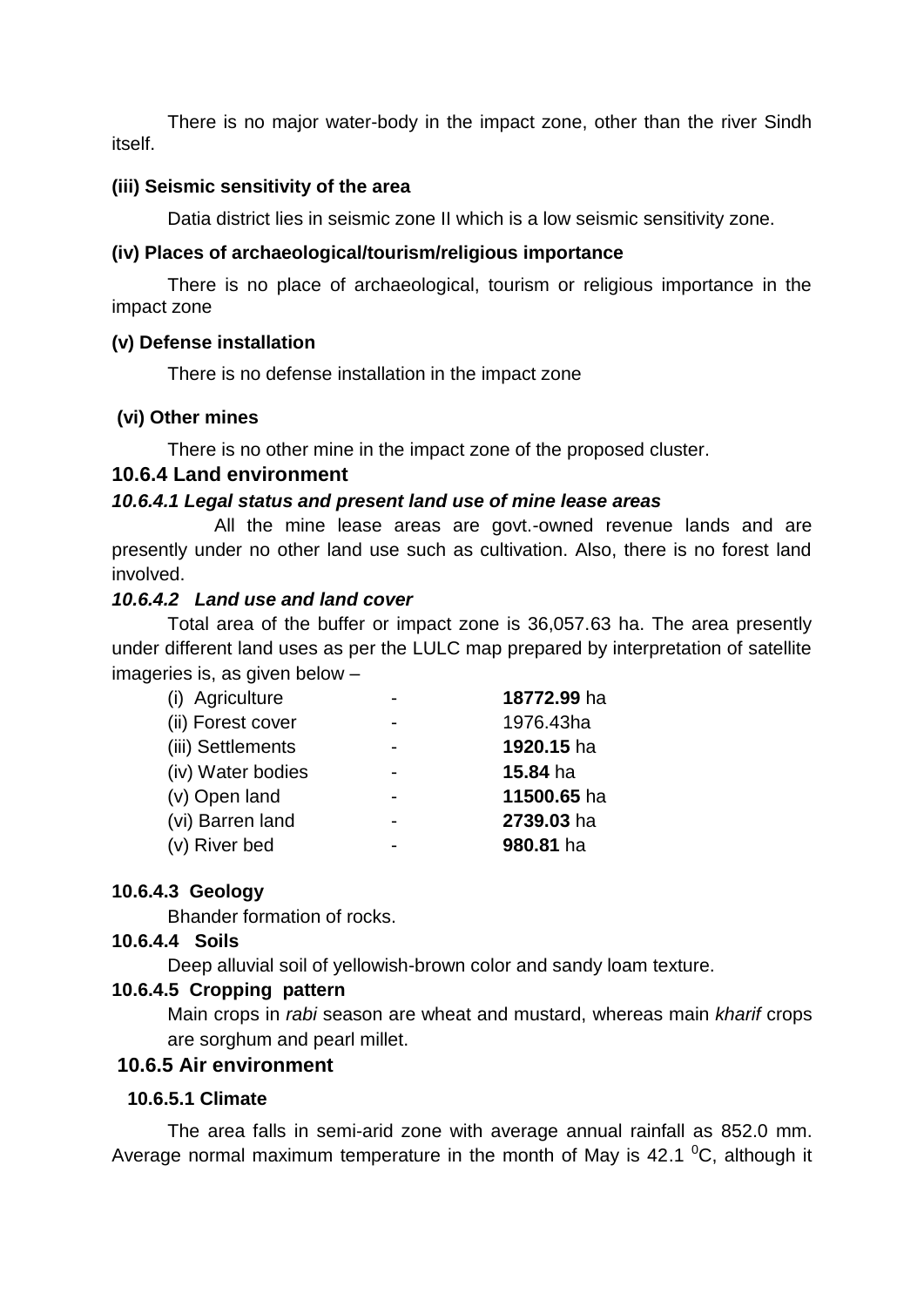sometimes reaches as high as  $48^{\circ}$ C. The minimum temperature during the month of January is  $7.1<sup>0</sup>C$ .

#### **10.6.5.2 Ambient air quality**

Concentrations of various pollutants in the atmosphere inside the impact zone are given in T**able 10.7.1**.

| <b>Parameter</b>  | Unit                   | <b>Maximum</b> | <b>Minimum</b>  |
|-------------------|------------------------|----------------|-----------------|
| $PM_{10}$         | $\mu$ g/m <sup>3</sup> | 41.1           | 13.1            |
| PM <sub>2.5</sub> | $\mu$ g/m <sup>3</sup> | 17.4           | 8.2             |
| SO <sub>2</sub>   | $\mu$ g/m <sup>3</sup> | 6.2            | $5$             |
| VO <sub>x</sub>   | $\mu$ g/m <sup>3</sup> | 9.2            | <b< td=""></b<> |
|                   |                        |                |                 |

**Table 10.7.1: Ambient air quality parameters**

From these figures, it is obvious that the major pollutant is dust which is reflected in PM  $_{10}$  and PM<sub>2.5</sub> concentrations. However, these are within the permissible CPCB limits of 100 and 60  $\mu$ g/m<sup>3</sup>, respectively. Concentrations of pollutant gases viz.  $SO_2$ ,  $NO_x$  and  $CO$  are quite negligible.

#### *10.7.5.3 Wind velocity*

Wind velocity in the month of March-April was found to vary from 1.6 to 1.8 meters/sec. Prominent wind directions are NW and W.

## **10.6.6 Water environment**

#### *10.6.6.1 Surface water*

The mines are located in the flood plain of river Sindh which is a perennial river having sufficient water flow throughout the year. There is no other major water body in the impact zone.

#### *10.6.6.2 Surface water quality*

Surface water quality parameters are found to be within permmisable limits. However, it is not fit for drinking due to unagreeable test and presence of microbial load.

#### *10.6.6.3 Ground water*

The study area is a drought prone zone and water scarcity is a major issue, especially during summer season.

Depth of water table was found to be between 127 ft to 195 ft in the impact zone.

#### *10.6.6.4 Ground water quality*

Ground water quality was found to be satisfactory according to the test results of water sample collected.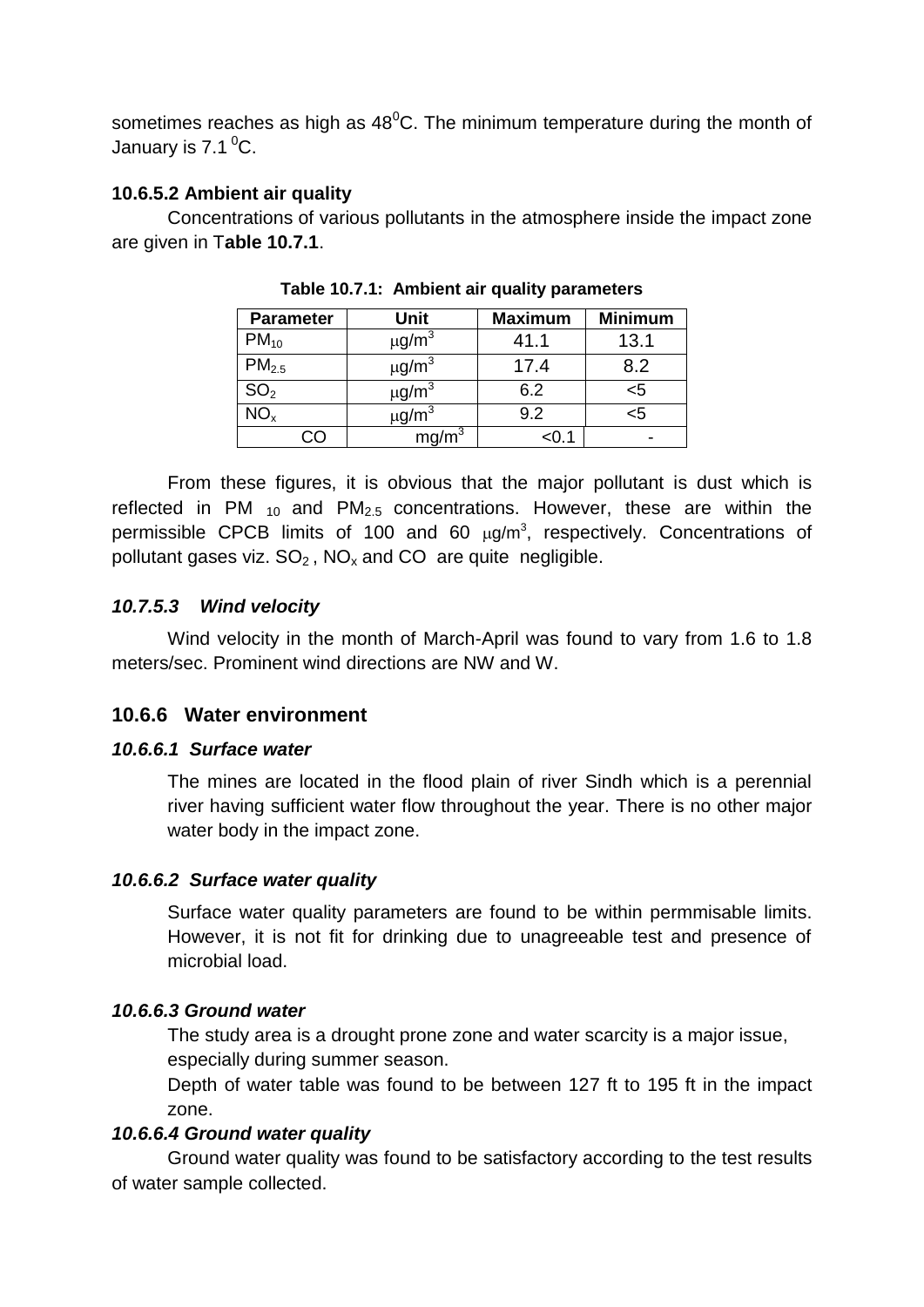## **10.6.7 Noise environment**

Ambient noise level varies between 44 to 62 dB

#### **10.6.8 Biological environment**

There is hardly any vegetation in the core zones of the cluster except few stunted and lopped trees of *Babul*, Kardhai and Prosopis at the periphery and weeds and grasses. The main species in the forest of impact zone are *Prosopis juliflora, Zizyphus numularia, Zizyphus oenoplia, Capparis zeylanica, Acacia catechu Anogeissus pendula, Zizyphus mauritiana, Balanites aegyptica and Tephrosia purpurea.* 31species of terrestrial fauna, 68 species of avifauna and 16 species of aquatic fauna have been reported in the forestry working plan. No rare, endangered, threatened or endemic species of flora or fauna have been reported. Wild boars and blue bulls frequently raid and damage agricultural crops. No breeding or hibernating site of any wild life was observed near the sand mining area.

#### **10.6.9 Socio-economic environment**

 The study area includes 50 villages in Mihona, Mehgaon, Gohad and Lahar tehsils of Bhind district and Seondha tehsil of Datia district within 10 kms from the mine boundaries as per majuli maps of the respective tehsils. The socio-economic status of the study area is shown in the **Table 10.7.2**.

| <b>S. No.</b>  | <b>Particulars</b>      | <b>Details</b>      |
|----------------|-------------------------|---------------------|
| 1              | No. of villages         | 50                  |
|                | <b>Total population</b> | 36917               |
| $\overline{2}$ | Male population         | 20491<br>(55.35%)   |
|                | Female population       | 16426<br>(44.65%)   |
|                | Literacy                | 20615<br>(55.84%)   |
| 3              | Male<br>a)              | (68.98%)<br>14136   |
|                | (b) Female              | (44.55%)<br>7319    |
|                | <b>Main workers</b>     | (38.05%)<br>14050   |
| 4              | Male<br>a)              | (79.01%)<br>11102   |
|                | (b) Female              | 10114<br>(71.98%)   |
|                | <b>Marginal workers</b> | 1941<br>(7.19%)     |
| 5              | Male<br>a)              | 1058<br>$(54.50\%)$ |
|                | (b) Female              | $(45.50\%)$<br>820  |
|                | <b>Non workers</b>      | 24294<br>(65.80%)   |
| 6              | (a) Male                | (38.85%)<br>9439    |
|                | (b) Female              | (61.15%)<br>14755   |

**10.7.2:. Socio-economic status of the study area**

## **10.7 Anticipated impacts and mitigation measures**

The summary of anticipated environmental impacts due to the proposed project and mitigation measures are given below in **Table – 10.8.1**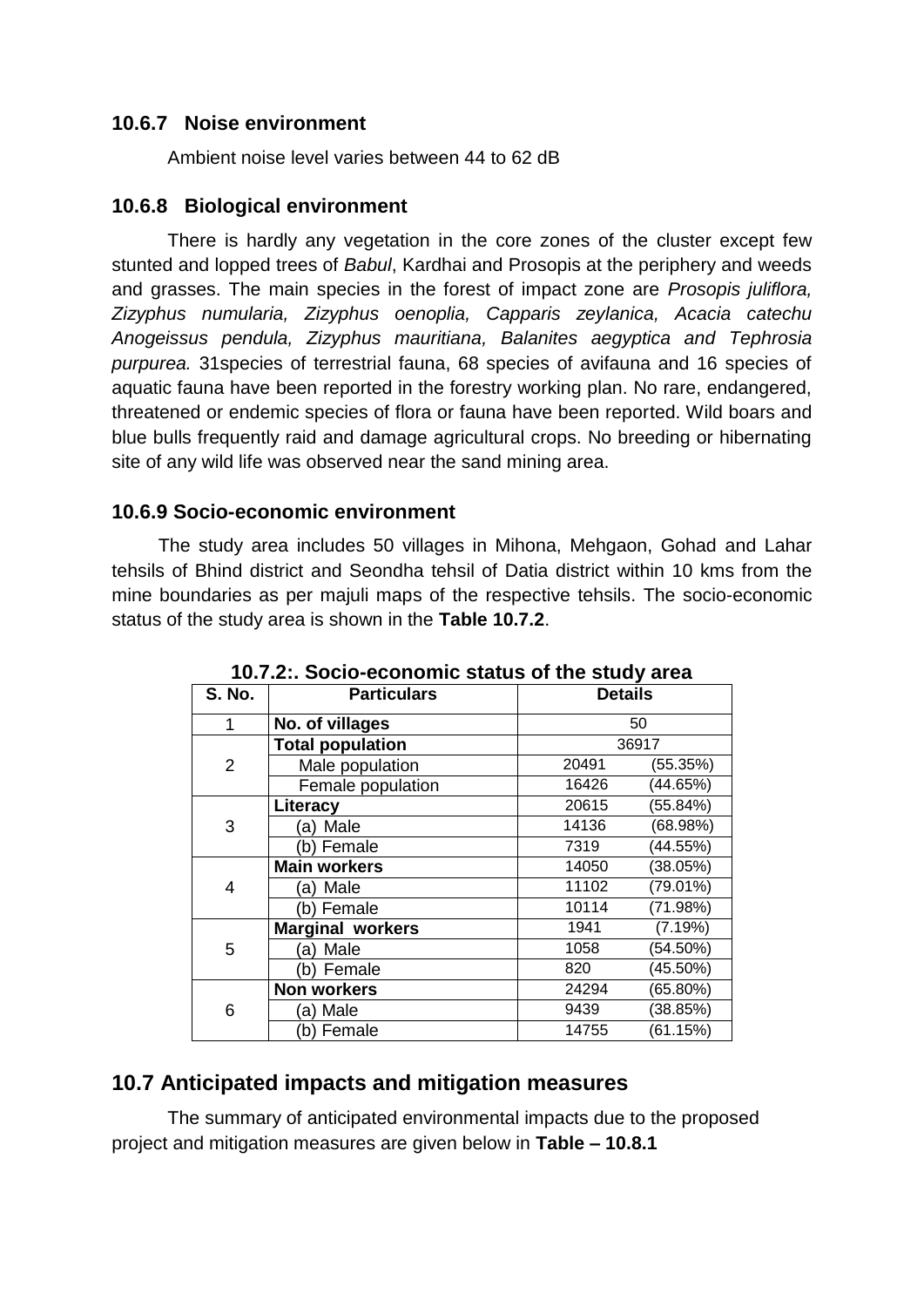| <b>Impacts</b>                                                                                                                                                                                                                                                                                                                                                                                                                                                                                                                              | <b>Mitigation measures</b>                                                                                                                                                                                               |  |  |  |
|---------------------------------------------------------------------------------------------------------------------------------------------------------------------------------------------------------------------------------------------------------------------------------------------------------------------------------------------------------------------------------------------------------------------------------------------------------------------------------------------------------------------------------------------|--------------------------------------------------------------------------------------------------------------------------------------------------------------------------------------------------------------------------|--|--|--|
| <b>Land environment</b>                                                                                                                                                                                                                                                                                                                                                                                                                                                                                                                     |                                                                                                                                                                                                                          |  |  |  |
| 1. Creation of temporary pits after excavation<br>of sand. These pits will be filled by natural<br>process of replenishment in due course of<br>time.                                                                                                                                                                                                                                                                                                                                                                                       | 1. Regular monitoring of sand replenishment<br>in mined pits and reduction of working<br>depth if replenishment rate is found<br>inadequate.                                                                             |  |  |  |
| 2. No Impact on topography, drainage<br>pattern, soil quality, or agriculture is<br>anticipated.                                                                                                                                                                                                                                                                                                                                                                                                                                            | 2. No excavation within a distance of 30m.<br>from the river bank.                                                                                                                                                       |  |  |  |
| 3.<br>Very little possibility<br>of<br>soil<br>erosion/subsidence as working depth will<br>be confined to only 3 m. below ground                                                                                                                                                                                                                                                                                                                                                                                                            | 3. Factor of slope stability to be taken into<br>consideration while excavating sand from<br>the pit.                                                                                                                    |  |  |  |
| level.                                                                                                                                                                                                                                                                                                                                                                                                                                                                                                                                      | 4. Tree planting along the approach road to<br>minimize adverse visual impact.                                                                                                                                           |  |  |  |
| 4. Some adverse visual impact due to<br>formation of the mining pits.                                                                                                                                                                                                                                                                                                                                                                                                                                                                       |                                                                                                                                                                                                                          |  |  |  |
| <b>Air environment</b>                                                                                                                                                                                                                                                                                                                                                                                                                                                                                                                      |                                                                                                                                                                                                                          |  |  |  |
| 1. Since the mining will be done without<br>dust<br>generation<br>blasting,<br>during<br>excavation will be insignificant. However,<br>there will be some deterioration in air<br>quality as a result of generation of dust<br>during loading and transportation.<br>2. Air-borne dust particles may<br>cause<br>diseases of respiratory system.<br>3. Emission of smoke and other harmful                                                                                                                                                  | 1. Regular sprinkling of water on haul roads<br>for dust suppression.<br>2. Compaction of haul roads.<br>3. Planting on both sides of haul roads.<br>4. If sand is dry, water will be sprayed over it<br>to make it wet. |  |  |  |
| gases from transport vehicles<br>may<br>deteriorate air quality                                                                                                                                                                                                                                                                                                                                                                                                                                                                             | 5. Transport vehicles will be covered with<br>tarpaulin.                                                                                                                                                                 |  |  |  |
|                                                                                                                                                                                                                                                                                                                                                                                                                                                                                                                                             | 6. Regular maintenance of vehicles.                                                                                                                                                                                      |  |  |  |
|                                                                                                                                                                                                                                                                                                                                                                                                                                                                                                                                             | 7. Regular maintenance of roads-fortnightly<br>scraping of road surface.                                                                                                                                                 |  |  |  |
| <b>Water environment</b>                                                                                                                                                                                                                                                                                                                                                                                                                                                                                                                    |                                                                                                                                                                                                                          |  |  |  |
| 1. No adverse impact on ground water<br>regime is anticipated as there is no<br>proposal of stream bed mining or diversion<br>of any stream and the depth of mining is to<br>be restricted to 3m. bgl. or the ground<br>water table, whichever is less.<br>2. The water drawal is estimated to be only<br>89.6 KLD from the river and 0.8 KLD from<br>the nearby ground water sources. Since<br>river<br>has<br>the<br>sufficient<br>flow<br>water<br>throughout the year and there is not much<br>ground water drawal, the impact of water | 1. Use of temporary partable toilets at the<br>project site.<br>2. No mining activity during rainy season.<br>3. Periodic monitoring of water quality.                                                                   |  |  |  |

# **Table 10.8.1: Summary of anticipated environmental impacts**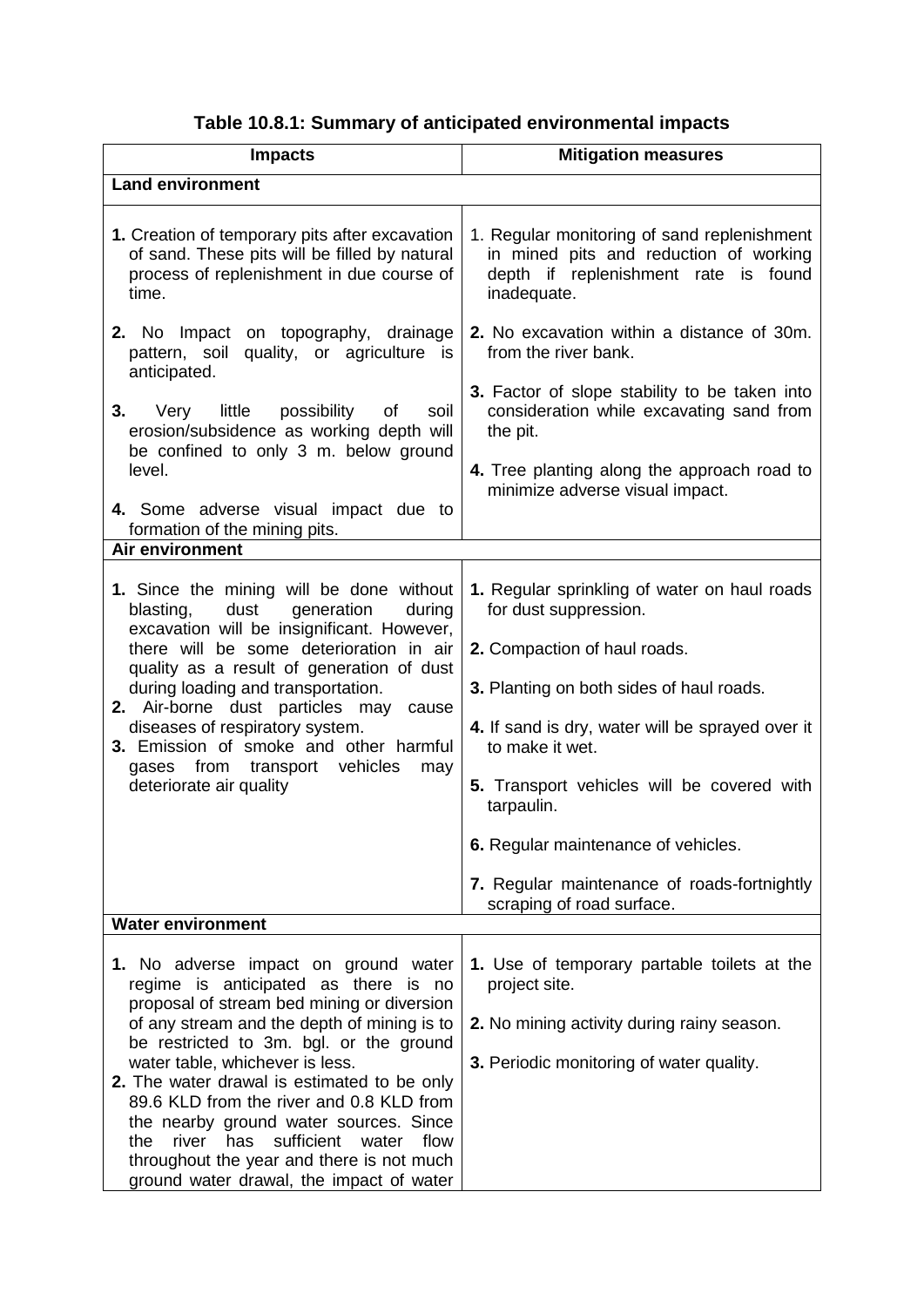| <b>Impacts</b>                                                                                                                                                                                                                                                                                                                                                                                                                     | <b>Mitigation measures</b>                                                                                                                                                                                                                                                                                                                                                                                                                                                                                                                                                                 |  |  |
|------------------------------------------------------------------------------------------------------------------------------------------------------------------------------------------------------------------------------------------------------------------------------------------------------------------------------------------------------------------------------------------------------------------------------------|--------------------------------------------------------------------------------------------------------------------------------------------------------------------------------------------------------------------------------------------------------------------------------------------------------------------------------------------------------------------------------------------------------------------------------------------------------------------------------------------------------------------------------------------------------------------------------------------|--|--|
| drawal will also be insignificant.<br>3. No impact on the qulity of surface/ground<br>water due to discharge from mining,<br>habitations and leachates from solid waste<br>dumpts, etc is anticipated as there will be<br>no dischare from mining. Mining will be<br>done during day time by local workers. So,<br>there will be no new habitation. Leachate<br>from temporary sand dumps does not<br>contain any toxic substance. |                                                                                                                                                                                                                                                                                                                                                                                                                                                                                                                                                                                            |  |  |
| <b>Noise environment</b>                                                                                                                                                                                                                                                                                                                                                                                                           |                                                                                                                                                                                                                                                                                                                                                                                                                                                                                                                                                                                            |  |  |
| 1. Generation of noise & vibrations from the<br>machines and transport vehicles may<br>cause some impact on the health of                                                                                                                                                                                                                                                                                                          | 1. Regular maintenance of vehicles and<br>machines.<br>2. Plantation along approach roads.                                                                                                                                                                                                                                                                                                                                                                                                                                                                                                 |  |  |
| workers                                                                                                                                                                                                                                                                                                                                                                                                                            |                                                                                                                                                                                                                                                                                                                                                                                                                                                                                                                                                                                            |  |  |
|                                                                                                                                                                                                                                                                                                                                                                                                                                    | 3. Regular health check up.                                                                                                                                                                                                                                                                                                                                                                                                                                                                                                                                                                |  |  |
|                                                                                                                                                                                                                                                                                                                                                                                                                                    | 4. Only trained workers to be allowed to<br>operate machines.                                                                                                                                                                                                                                                                                                                                                                                                                                                                                                                              |  |  |
|                                                                                                                                                                                                                                                                                                                                                                                                                                    | 5. Regular maintenance of smoke silencers.                                                                                                                                                                                                                                                                                                                                                                                                                                                                                                                                                 |  |  |
|                                                                                                                                                                                                                                                                                                                                                                                                                                    | 6. Creation of awareness among truck drives<br>not to unnecessarily blow loud horns.                                                                                                                                                                                                                                                                                                                                                                                                                                                                                                       |  |  |
|                                                                                                                                                                                                                                                                                                                                                                                                                                    | 7. Periodic monitoring of noise levels                                                                                                                                                                                                                                                                                                                                                                                                                                                                                                                                                     |  |  |
| <b>Biological environment</b>                                                                                                                                                                                                                                                                                                                                                                                                      |                                                                                                                                                                                                                                                                                                                                                                                                                                                                                                                                                                                            |  |  |
| 1. No adverse impact on forest resources<br>and economically or medicinally important<br>plant species is anticipated. There is no-<br>threat to terrestrial or aquatic fauna,<br>biodiversity or wild life. However, there<br>may be some retardation in growth of<br>plants due to deposition of dust on foliage.<br>Dust generated during transportation of<br>sand may cause some harm to people and<br>animals.               | The following green areas are proposed<br>to be developed :-<br>a) Road side plantation over length of 0.089<br>km on both sides of the approach road.<br>b) Road side plantation over a length of<br>1.520 km. on both sides of the existing<br>road to be used in transportation of sand.<br>c) Planting over a length of 1.860 km. along<br>the river side above highest flood level.<br>d) Free distribution of 3,125 no. of saplings to<br>villagers in Bhikampura and Ruhera<br>villages for planting on field bunds and<br>homesteads.<br>e) Rehablitation of 31.25 ha. of degraded |  |  |
|                                                                                                                                                                                                                                                                                                                                                                                                                                    | forest in the impact zone.                                                                                                                                                                                                                                                                                                                                                                                                                                                                                                                                                                 |  |  |
| Socio-economic environment<br>1. Direct employment to about 164 persons<br>in mining and other related activities and<br>employment to<br>hundreds<br>indirect<br>of<br>people.<br>2. Improvement in economic status due to                                                                                                                                                                                                        | 1. Engagement of locally available workers<br>on priority.<br>2. Organization of regular health check up<br>camps for workers and villagers twice in a<br>year.                                                                                                                                                                                                                                                                                                                                                                                                                            |  |  |
| increase in income.                                                                                                                                                                                                                                                                                                                                                                                                                |                                                                                                                                                                                                                                                                                                                                                                                                                                                                                                                                                                                            |  |  |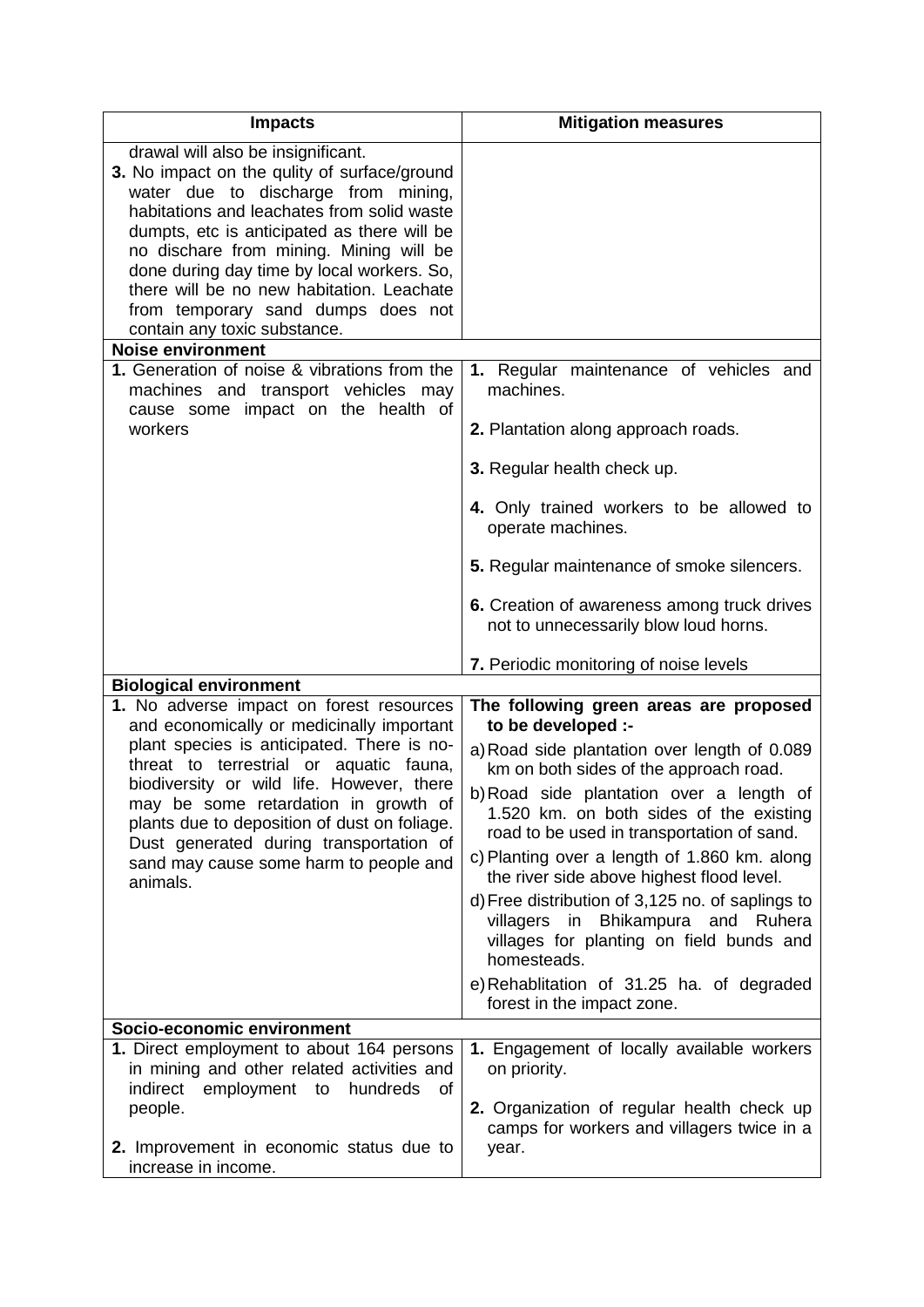| <b>Impacts</b>                                                                                                                         | <b>Mitigation measures</b> |  |  |
|----------------------------------------------------------------------------------------------------------------------------------------|----------------------------|--|--|
| <b>3.</b> Some health implications on the workers<br>engaged in mining and other related<br>activities due to noise and air pollution. |                            |  |  |

## **10.8 Environmental monitoring programme**

#### **10.8.1 Soil**

Soil samples will be collected from strategic locations once in a year and got tested for physico-chemical properties.

## **10.8.2 Water**

Depth of water table will be measured twice in a year. Surface and ground water samples will be collected once in a year and got tested / analyzed for their physico-chemical and micro-biological properties.

## **10.8.3 Air**

Air quality monitoring will be carried out as per the norms of CPCB.

## **10.8.4 Noise**

Noise levels will be recorded as per CPCB norms at the designated three locations.

## **10.8.5 Health and sanitation**

Health check up camps will be organized twice in a year. Clean drinking water and toilet facility will be provided to workers.

#### **10.8.6 Mitigation measures**

Regular monitoring of the implementation of mitigation measures will be done.

## **10.8.7 Replenishment of sand**

Monitoring of the rate of replenishment will be done annually, immediately after the monsoon season.

## **10.8.8 Survival and growth of plantations**

Plantations raised will be monitored for the survival and growth of plants. Measurements will be made twice in a year in the months of November and May.

## **10.9 Additional studies**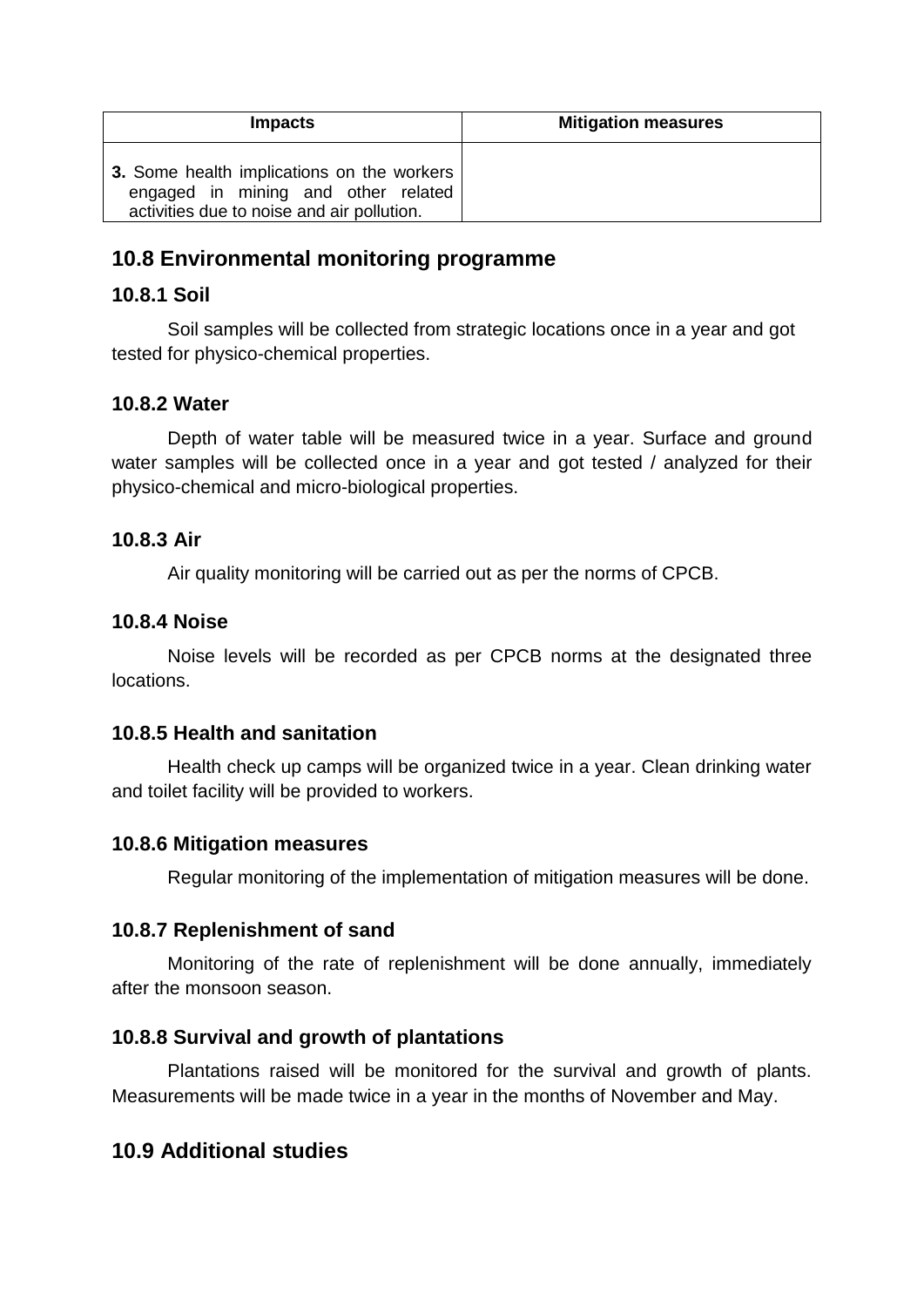#### **10.9.1 Public consultation**

Public hearing will be conducted as per the provisions of E.I.A. notification dated 14-09-2006 issued by MoEF and the views expressed, suggestions given and objections raised in it will be duly considered and responded to in the find report.

## **10.9.2 Risk assessment and disaster management plan**

#### *10.9.2.1. Risk analysis*

Risk analysis has been conducted in which possible risks have been identified. Risk likelihood levels have been categorized as  $L_1$  (almost certain),  $L_2$ . (quite likely),  $L_3$  (possible),  $L_4$  (unlikely) and  $L_5$  (rare). Consequences have been categorized as  $C_1$  (catastrophic),  $C_2$  (major),  $C_3$  (moderate),  $C_4$  (minor) and  $C_5$ (insignificant). Points ranging from 1 to 25 have been assigned for different combinations of risk likelihood ( $L_1$  to  $L_5$ ) and consequences ( $C_1$  to  $C_5$ ). Three categories of risk rating on the basis of points scored have been made as high risk (1-6), medium risk (7-15) and low risk (16-25).

The following risks have been identified:

*Accidents during mining due to slope failure, quick sand etc.*   $L_3$  X  $C_2$  = 8 (medium risk) *Accidents due to dump failure or subsidence*   $L_5XC_4 = 23$  (low risk) *Accident during loading*   $L_3XC_4 = 18$  (low risk) *Road accidents during transportation*   $L_3X$  (C<sub>1</sub>-C<sub>5</sub>) = 4(high risk) to 22 (low risk) *Accidents due to inundation/flooding*   $L_5XC_1 = 11$  (medium risk) *Occupational health risks*

Excessive dust, noise and vibration can be counted as occupational health hazards. Other occupational health risks could be exhaustion, heat/sun stroke and irritation in eyes caused by sand. The likelihood of these risks is  $L_3$  $X C<sub>4</sub>$  in 18 (low risk)

#### *10.9.2.2. Safety measures*

- Sand excavation will not be done below the ground water table.
- Regular maintenance of machines will be done and these will be operated only by licensed and trained staff.
- Notices warning inadvertent entry of persons will be displayed at conspicuous places, particularly near mine entry.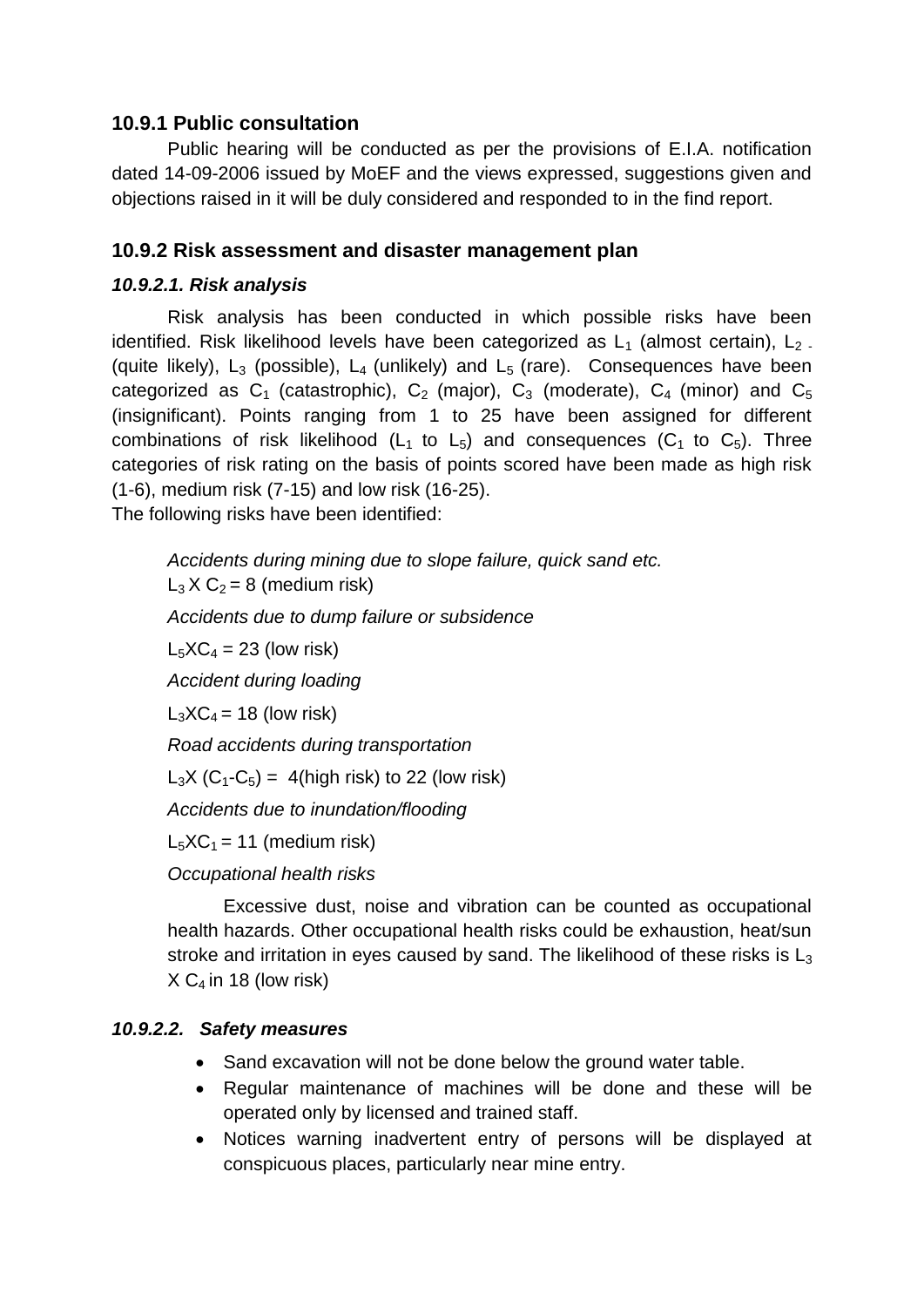Danger signs will be displayed near the excavation sites.

#### *10.9.2.3. Safety measures to prevent accidents during dumping, loading and transportation*

- 1. Sand dump will not be made of very steep slope. It will be with proper angle of repose.
- 2. The loading truck will be brought to a lower level so that the loading operation suits to the ergonomic condition of the workers.
- 3. Loading should be done from one side of the truck only.
- 4. The laborers engaged in the loading operation shall be provided with gloves and safety shoes.
- 5. Opening of the side covers of the loading truck should be done carefully and with warning to prevent injury to the loaders.
- 6. Loading operation will be done during day time only.
- 7. Over loading will be strictly banned to avoid spillage of sand on the roads.
- 8. The dumpers/trucks will stand near the loading equipment and fully braked when the mined material is getting loaded.
- 9. The truck will be covered with tarpaulin to prevent any spillage.
- 10. No person will be permitted to enter into area where reversing of truck takes place. Stopper will be posted to guide reversing.
- 11. The transport vehicles must be maintained in good repairs and thoroughly checked at least once in a week.
- 12. Speed breakers will be constructed at strategic places to prevent over speeding.
- 13. The truck drivers must have proper and valid driving license.

## *10.9.2.4. Safety measures to prevent incidents during inundation/flooding*

 All mining/transportation operations will remain suspended during monsoon months.

#### *10.9.2.5 Measures to mitigate occupational health risks*

- 1. Personal protective equipments (PPEs) like dust masks/earplugs/ muffs will be provided for use by the workers
- 2. First aid kits will be kept at the mine sites.
- 3. Day-rest shelters with amenities like resting, drinking water and toilet facilities, will be provided for mine workers.
- 4. All workers will be subjected to medical examination both at the time of appointment and subsequently, at half-yearly intervals by organizing health camps.
- 5. Dust will be suppressed by water spraying.
- 6. Rigorous activities will be avoided in hot weather.
- 7. At noisy working activity, exposure time will be minimized.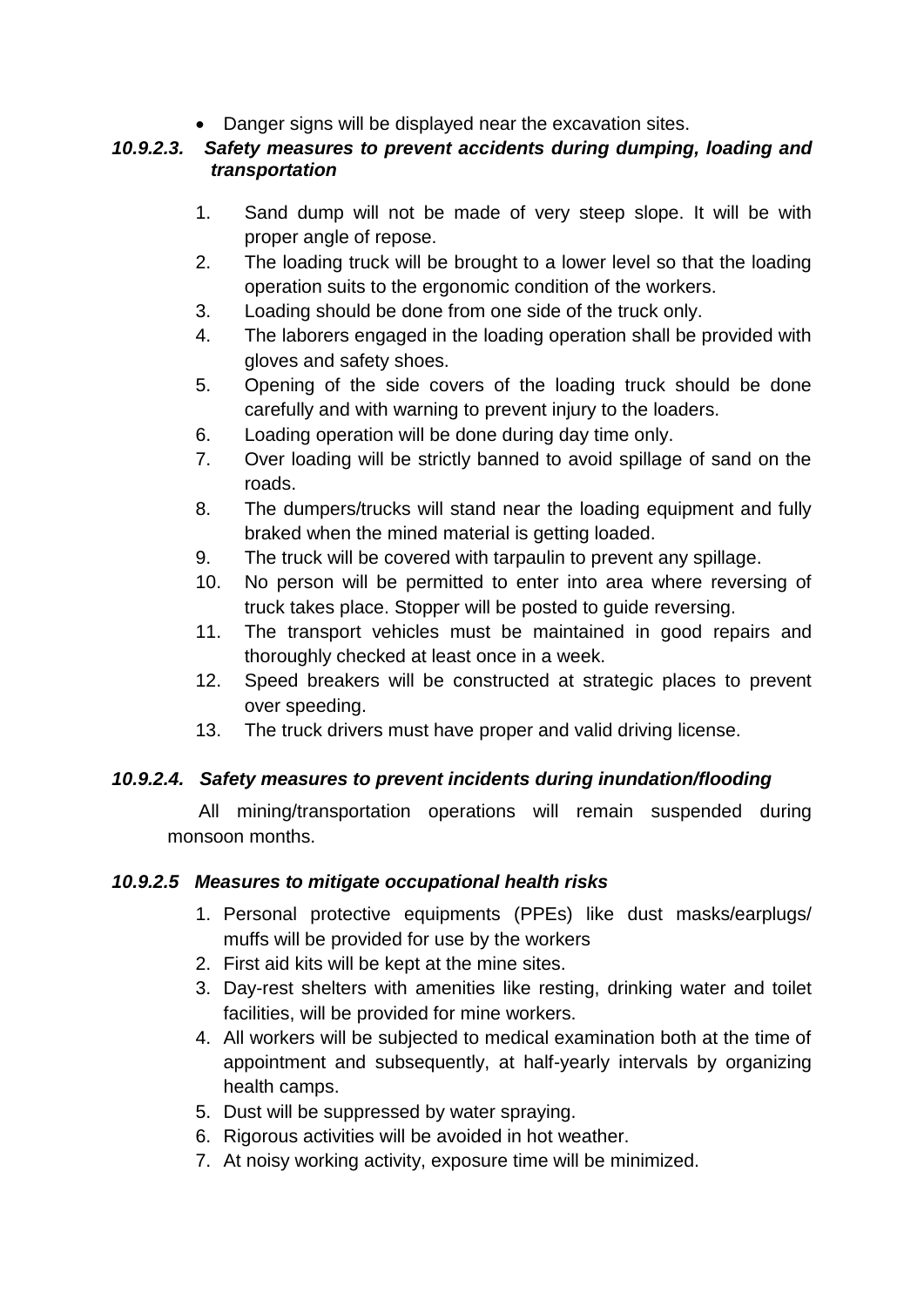8. Telephone numbers of hospitals / doctors / call centre for ambulances will be displayed on notice board at the mine sites for emergencies.

#### *10.9.2.6 Disaster management plan*

The proposed project is a manual open cast surface mining project with shallow depth activities and as such, there is little possibility of any high risk accident due to side fall or collapse. However, all persons in the supervisory capacity will be provided with proper communication facilities for relief and rescue in case of any such eventuality. Training will be provided to the employees and workers regarding safety/rescue measures to be taken at the time of any accident or natural calamity.

#### **10.9.3 Natural resource conservation**

The rate of excavation (working depth) will not be allowed to exceed the rate of replenishment. No wastage of water will be allowed. All activities will be done during day time only to conserve energy.

#### **10.9.4 R & R action plan**

Two mines included in the cluster are situated in the river flood plain. There is no other land use such as agriculture or habitation. Thus, there will be no evacuation or displacement of population from the project area as a result of project activities and therefore, is no need of any R & R action plan.

#### **10.9.5 Replenishment study**

For sustainability of river sand mining, it is necessary that the mine pits formed as a result of sand excavation are refilled with sand by natural process of replenishment in a reasonable period of time so that the area is again available for mining.

#### **10.9.6 Traffic study**

There are two state highways viz; SH 19 and SH 45 in the area. These two state highways are connected by a 'Prime Minister Gram Sadak Yojna' tar road. From this tar road near Ruhera, there is a pebble road of length 3.35 km towards village Bhikampura. Village Bhikampura is joined to this pebble road by a kuchha road of length 1.03 km from Bhikampura-A mine, a motorable approach road of approximate length 89 meter will be constructed by the sub-lessee for transportation of sand.

For transportation of sand from Bhikampura-B mine, there is already a kuchha road of approximate length 490 meters to join the existing pebble road. The excavated material (sand) will be transported through above mentioned roads and state highways. Therefore, a study was conducted to assess the existing (Pre-project situation) traffic load near village Ruhera on 'Prime Minister Gram Sadak Yojna' tar road joining SH 19 and SH 45. For this, number of vehicles of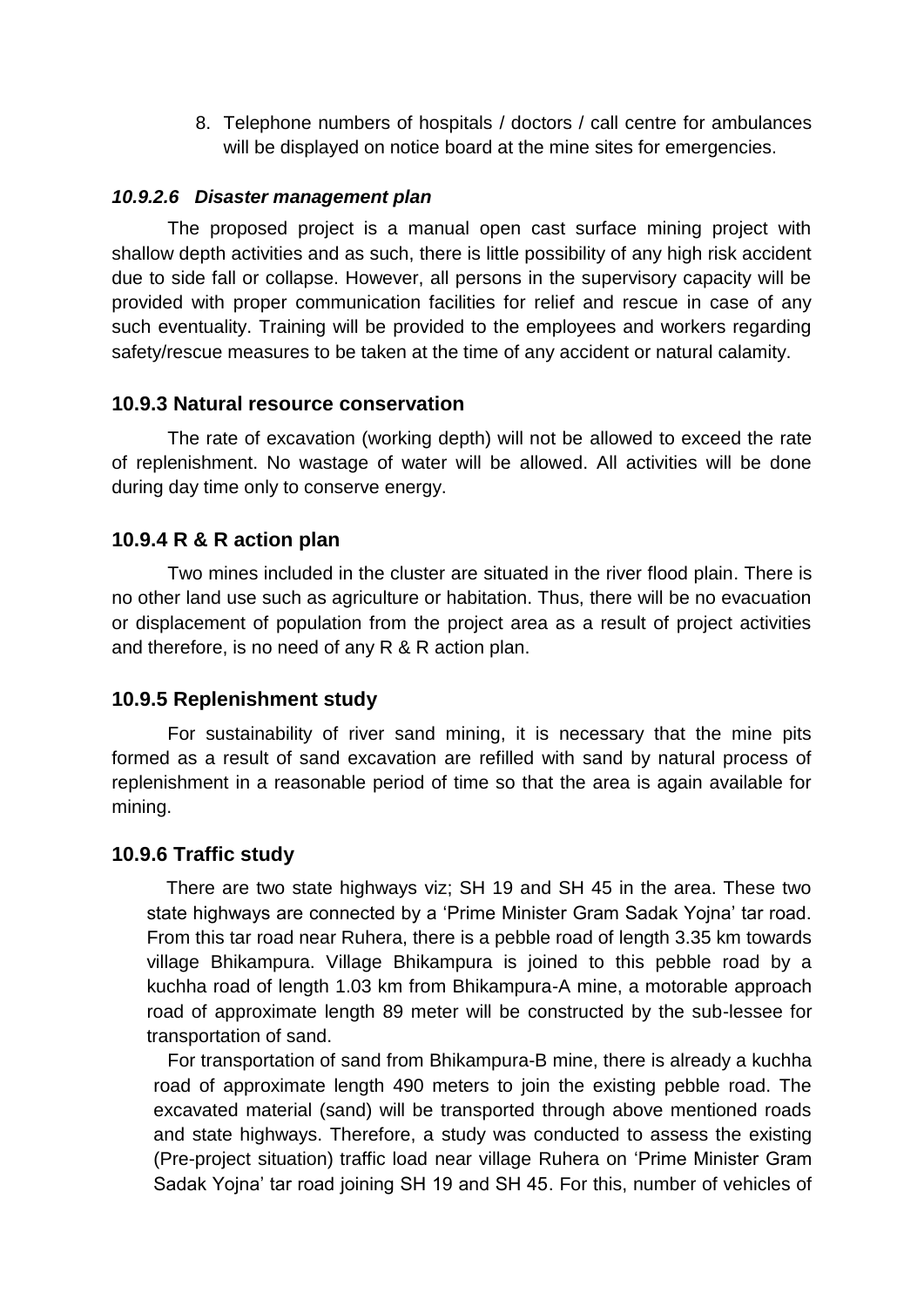different types passing through this road in 24 hours were counted and the figures were converted into equivalent PCUs (Passenger Car Units) as per Indian Road Congress guidelines. Accordingly, the existing traffic load was assesst as 117 PCU/day. After commissioning of the proposed project, the traffic load will increase by about 454.5 PCU/day due to movement of sand transport vehicles.

## **10.10 Project benefits**

Production of sand will facilitate infrastructure development, creation of new employment opportunities, enhancement of income and alleviation of poverty. It will also result in annual revenue generation to the tune of approx. Rs. 3.90 crores as royalty to the state government. Legalized sand mining will help in the prevention of illegal mining and loss of revenue. The proposed planting on both sides of the approach road/village road and free distribution of seedlings to the villagers for planting on their field bunds/homesteads will contribute to the enhancement of green cover. Organization of free health check up camps for mine workers and villagers will help in preventing and controlling diseases, thereby improving their general health status. Monitoring of ground and surface water for water quality as proposed in the project will help in early detection of any deterioration of water quality and in preventing the spread of water-borne diseases.

## **10.11 Environmental management plan**

 A comprehensive environmental management plan (EMP) has been prepared for mitigation of likely adverse impacts of the project, compliance of environmental regulations and also for the overall improvement in the physical and socio-economic environment of the area. The EMP has the following specific objectives:

- Conservation of environment
- Minimization of dust generation and air pollution
- Judicious use of water and other natural resources
- Safety, welfare and good health of workmen and surrounding population
- Vigilance against probable disaster and accidents
- Ensure effective operation of all control measures
- Monitoring of cumulative and long term impacts

The following specific activities/actions have been proposed in the E.M.P.

#### **10.11.1 Demarcation of mine areas**

Mine lease areas will be demarcated with the help of boundary pillars to ensure that the sand excavation is confined within the boundaries of notified mine lease areas.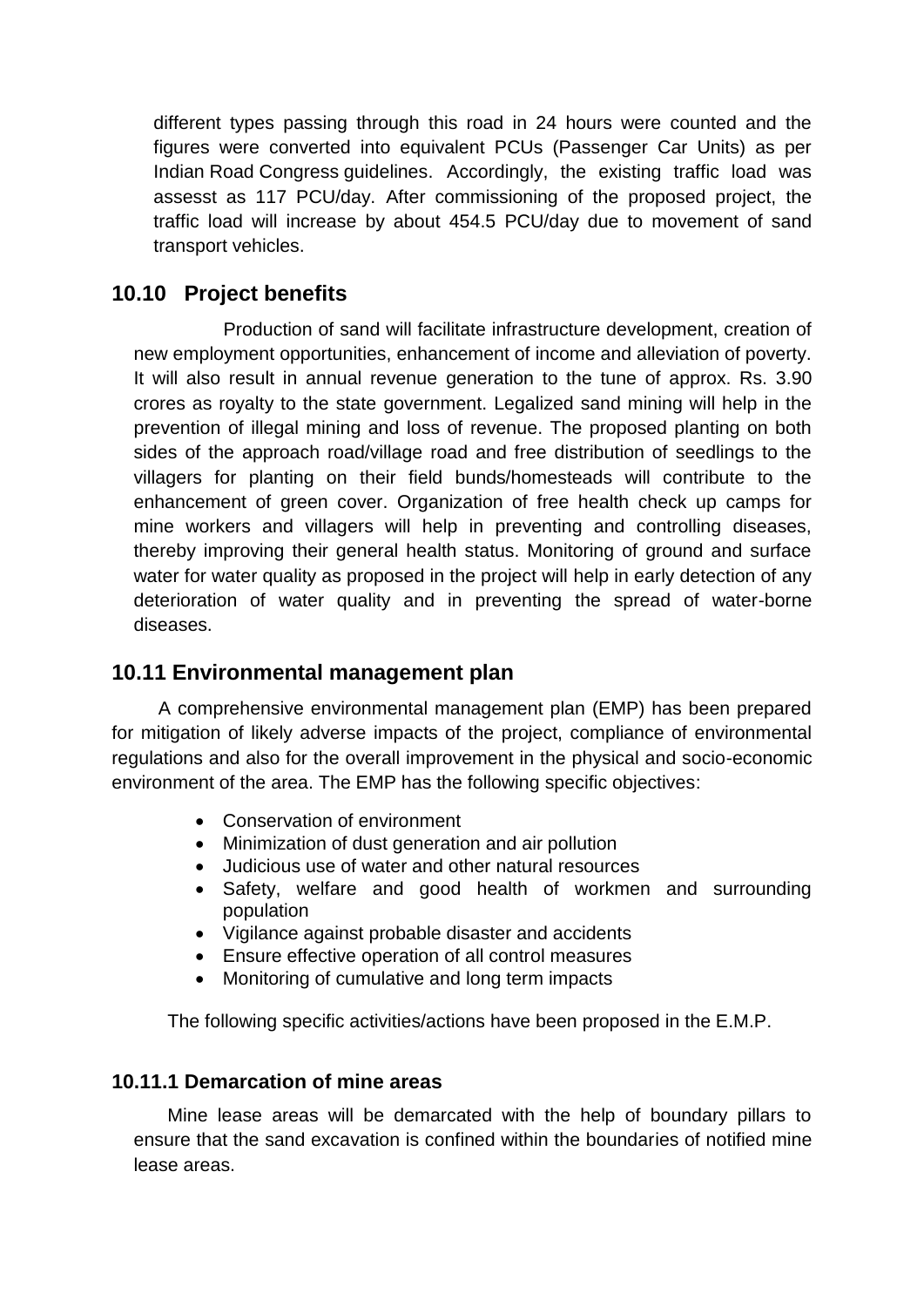## **10.11.2 Restrictions on mining**

Working depth will be restricted to 3m. below ground level or the depth of ground water table, whichever in less. There will be no mining in the river bed or within a distance of 30m. from the edge of embankment.

#### **10.11.3 Mitigation measures against degradation of land environment**

- Piling of excavated sand/gravels, etc. in the river bed strictly prohibited. It will be done only at one designated place inside the mine lease area or on the adjoining land with prior permission of the land owner.
- Avoiding mining during monsoon season and at the time of floods
- Division of the mine lease area into annual working blocks
- Synchronizing mining schedule with the direction of water flow in the river and the gradient of the land.
- Making minimum necessary haulage roads and as far as possible in the direction parallel to the river bank and with least steepness towards the river bed.
- Road/footpath will be constructed at least 50 m. away from the river's edge.

#### **10.11.4 Mitigation measures against degradation of water environment**

- Erection of drain around the stacking dump to prevent leachate from reaching the river.
- No excess withdrawal of ground water beyond the recharge capacity.
- Avoid washing of trucks in the river

#### **10.11.5 Mitigation measures against degradation of air environment**

- Water sprinkling on unpaved roads for dust suppression
- Proper maintenance of approach road and other roads used in transportation of sand
- Ensure proper maintenance of vehicles used for transportation to control air emissions
- Cover transport vehicles with tarpaulin
- Construction of speed breakers at appropriate places to control the speed of vehicles
- Avoid overloading in transport vehicles
- Wetting of sand in case it is dry.
- Periodic scraping of road to prevent accumulation of loose dust on road and shifting it to the sides of the road
- Keep roads almost leveled to ensure smooth movement of vehicles

#### **10.11.6 Mitigation measures for noise environment**

• Regular maintenance of vehicles and machinery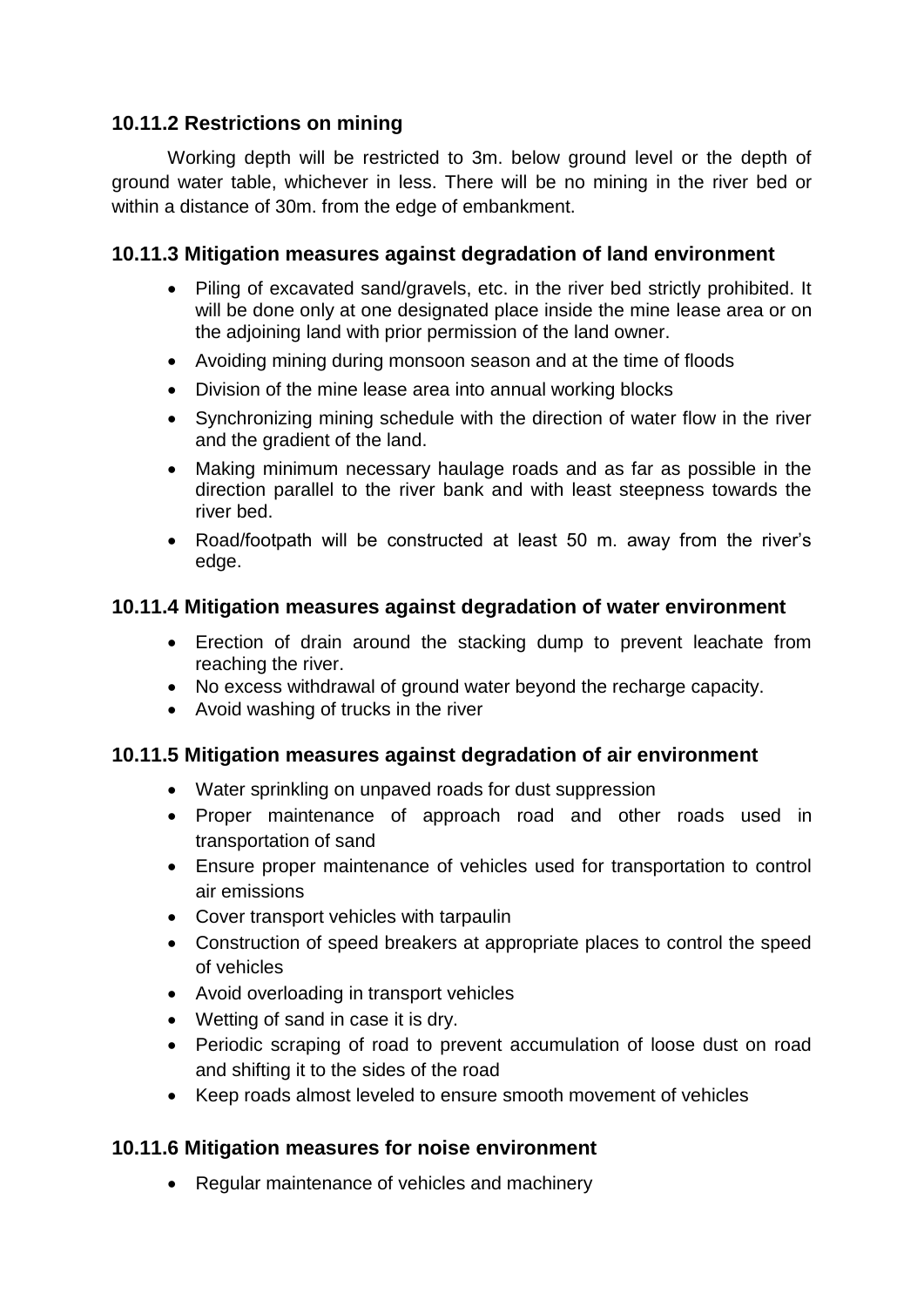- Keeping smoke silencers of vehicles in good condition
- Minimum use of pressure horns/DJ sound systems in vehicles while plying near habitations

## **10.11.7 Mitigation measures against degradation of biological environment**

- Distribution of bamboo plants and saplings of tree species such as teak, babul, khamer, sissu, siris, neem, aonla, etc. to willing villagers for planting on their field bunds and of edible fruit bearing species such as ber, guava, mango, jamun, pomegranate, lemon, munga, etc. for homestead planting.
- Plantation of shade bearing and ornamental tree species such as mango, tamarind, jamun, neem, amaltas, gulmohur, etc. in the premises of panchayat building, school and other community buildings in the village with the consent of concerned authorities
- Roadside planting of tree/shrub species along the stretches passing through the village
- Planting along the river bank for slope stabilization and erosion control
- Rehabilitation of degraded forest in the buffer zone
- Avoidance of migratory route of wild animals, if any

## **10.11.8 Mitigation measures for socio-economic environment**

- Engagement of locally available manpower on priority in mining and other related activities to provide livelihood
- Organizing general health checkup camps in the village

## **10.11.9 Occupational health and safety**

- Provision of face masks to workers to prevent ill effects of dust on health, especially respiratory system.
- Regular annual health checkup of workers
- Provision of first aid kits at the mine site
- Avoidance of mining activities when there is likelihood of subsidence or flood
- Avoidance of rigorous activities in the afternoon during hot weather

## **10.11.10 Provision of amenities**

Provision of following amenities for workers at the mine site;

- $-$  Filter for clean and safe drinking water
- Temporary day-rest shelter
- Portable toilet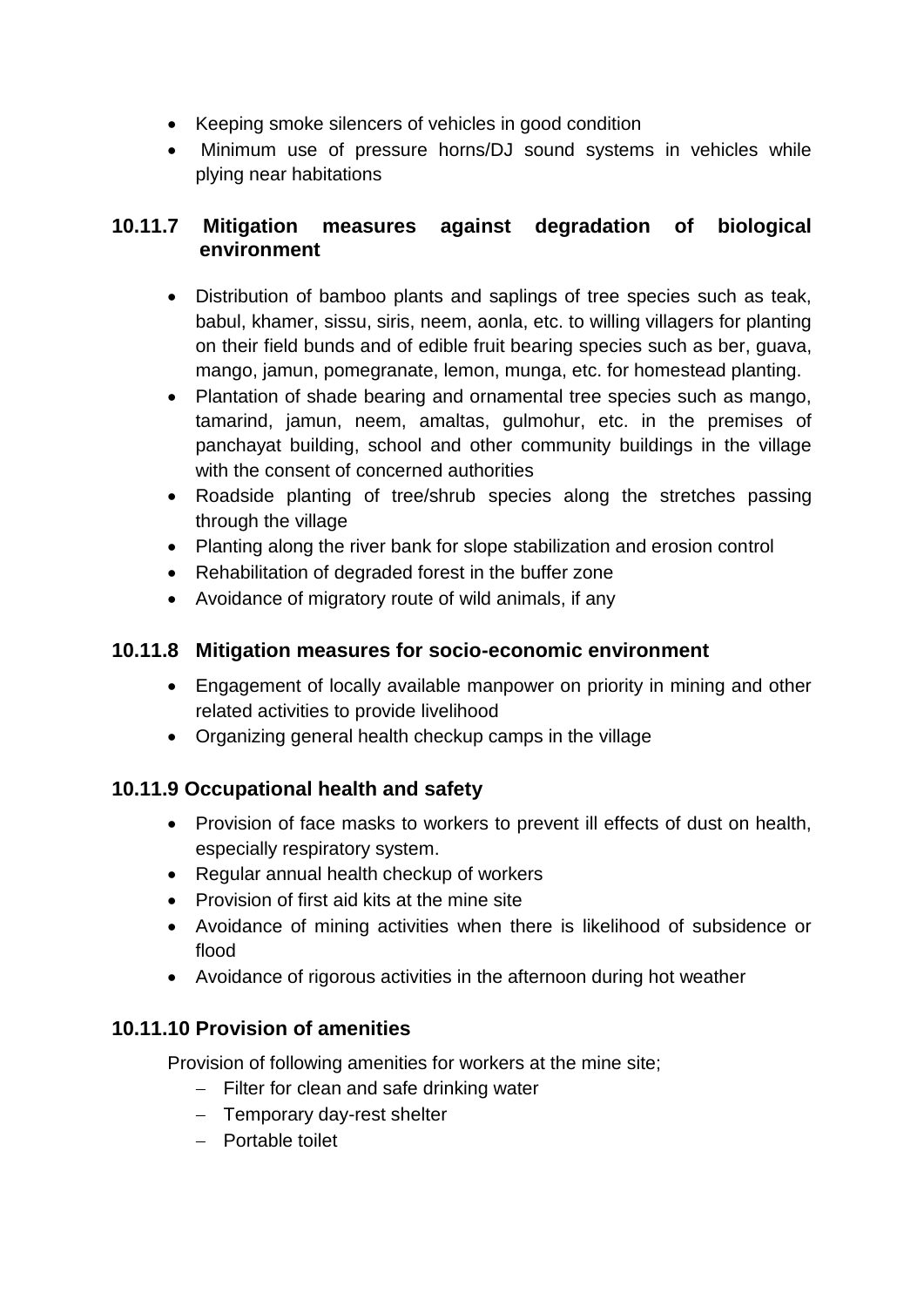## **10.11.11 Minimization of use of natural resources**

- Economy in the use of water. Total avoidance of the wastage of water.
- Manual and only day time mining to save energy

## **10.11.12 Training and generation of environmental awareness**

- Organizing training for workers to impart skills and generate awareness about their personal safety from accidents and natural calamities, environmental conservation and hygiene.
- Organizing training for vehicle drivers to generate awareness about proper maintenance and upkeep of vehicles and avoidance of unnecessary blowing of horns.

## **10.11.13 Cost of implementation of E.M.P.**

Thus, the total capital cost of EMP for the cluster is estimated to be Rs. 16.88 lakhs, whereas the total recurring cost per annum will be about Rs. 17.12 lakhs.

## **10.11.14 Corporate social responsibility (CSR)**

Activities proposed to be taken up under CSR in two villages viz., Bhikampura and Ruhera by the sub lessees are shown in Table 10.11.1:

| S.no | <b>Activity</b>                | Quantity | Rate   | <b>Amount</b>  |
|------|--------------------------------|----------|--------|----------------|
|      |                                | (nos.)   |        | (Rs. In Lakhs) |
|      | <b>Construction of Toilets</b> | 20       | 15,000 | 3,00,000       |
| 2.   | Distribution of Books and      | 50       | 2,000  | 10,000         |
|      | stationary to poor students    |          |        |                |
|      |                                |          | Total  | 3,10,000       |

**Table 10.11.1: Activities and amount to be spent under CSR**

#### **10.12 Conclusion**

The E.I.A. study was conducted as per the standard ToR. Baseline status of land, air, water, noise, biological and socio-economic environment was duly assessed by conducting field investigation as well as by having an access to the available secondary information. The related project impacts were identified and evaluated. Considering all the possible ways to mitigate the environment al concerns, an E.M.P. was prepared which is dynamic, flexible and subject to periodic review.

From the study made, it can be safely concluded that the collection of sand from the proposed site is not likely to cause any significant adverse impact on the ecology or the physical or social environment of the areas. The excavated mineral is replenishable naturally and the excavation will not cause any irreversible damage to